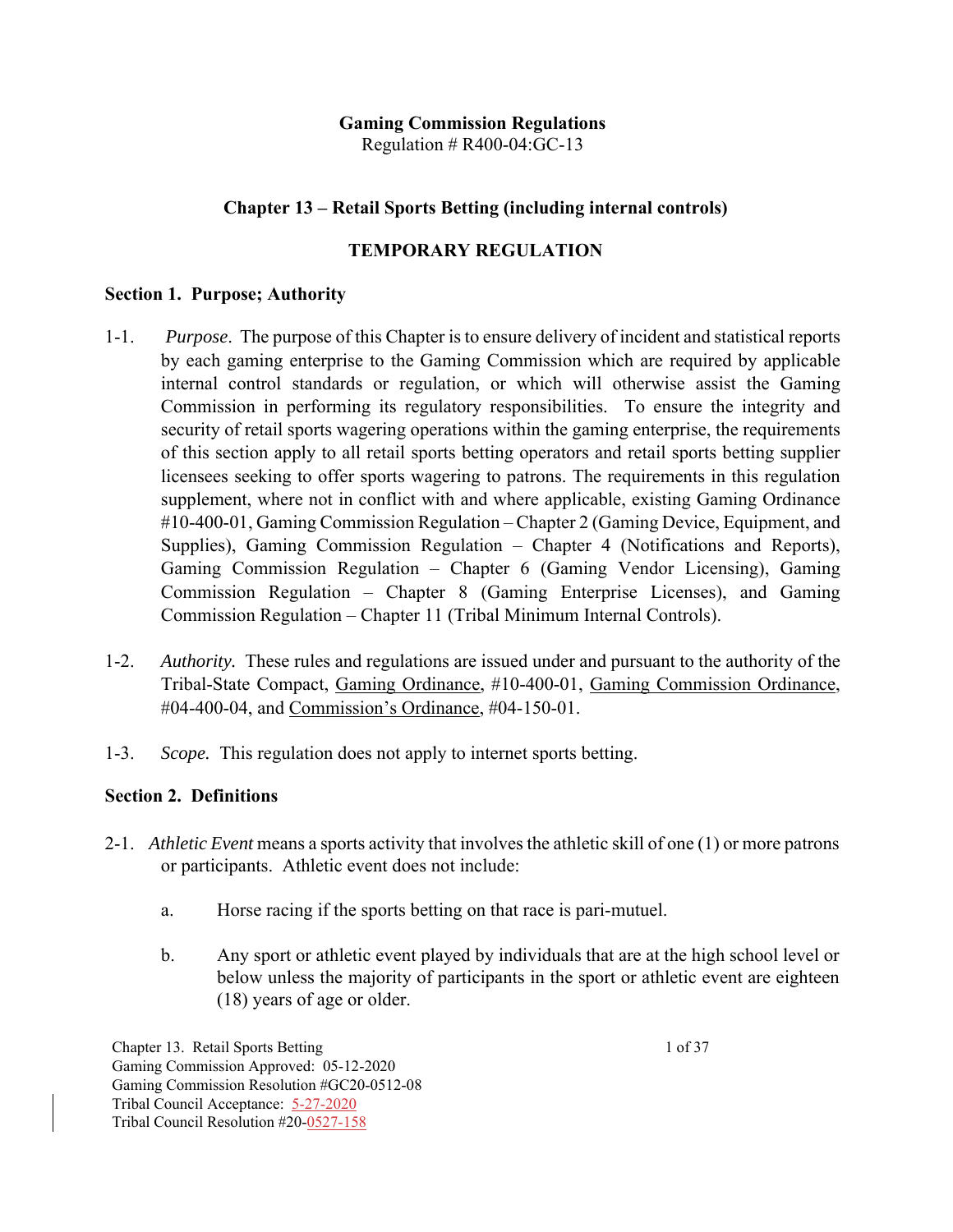- c. Roulette, poker, blackjack, a card game, a dice game, or any other game or contest typically offered in a casino other than sports betting.
- d. A fantasy contest.
- 2-2. *Chairman* means the Chairman of the Gaming Commission.
- 2-3. *Executive Director* means the Executive Director of the Gaming Commission.
- 2-4. *Gaming Commission* means the Little River Band of Ottawa Indians Gaming Commission created by the Gaming Commission Ordinance #04-400-04, with the powers and authority vested therein pursuant to the Article IV – Section 4.01.
- 2-5. *Gross sports betting receipts* means the total of all sums, including, but not limited to, valid or invalid checks, valid or invalid credit or debit card deposits, valid or invalid ACH deposits, currency, coupons, vouchers, entry fees assessed for tournaments, or instruments of monetary value whether collected or uncollected, in each case actually wagered by patron at or with the sports betting operator on sports betting, less the following:
	- a. Winnings.
	- b. Amounts returned to an authorized patron because of a game, platform, or system malfunction or because the sports bet must be voided because of concerns regarding integrity of the wager or game.
	- c. Uncollected markers or successfully disputed credit or debit card charges that were previously included in the computation of gross sports betting receipts.
- 2-6. *Integrity monitoring* means monitoring of sports bets/wagers to identify unusual betting or suspicious sports wagering activities from a match-fixing and sporting corruption standpoint to then report such activities to required parties.
- 2-7. *Mobile gaming system (application)* means a system or an application that allows for the conduct of games through mobile communications devices operated solely within a public area of the licensed gaming establishment by the use of communications technology that allows a patron to bet or wager, and corresponding information related to the display of the game, gaming outcomes, or other similar information.
- 2-8. *Onsite or retail sports book* means sports betting activities conducted via self-service kiosks or point of sale system in the sports betting area of a sport-wagering operators approved location.

Chapter 13. Retail Sports Betting 2 of 37 Gaming Commission Approved: 05-12-2020 Gaming Commission Resolution #GC20-0512-08 Tribal Council Acceptance: 5-27-2020 Tribal Council Resolution #20-0527-158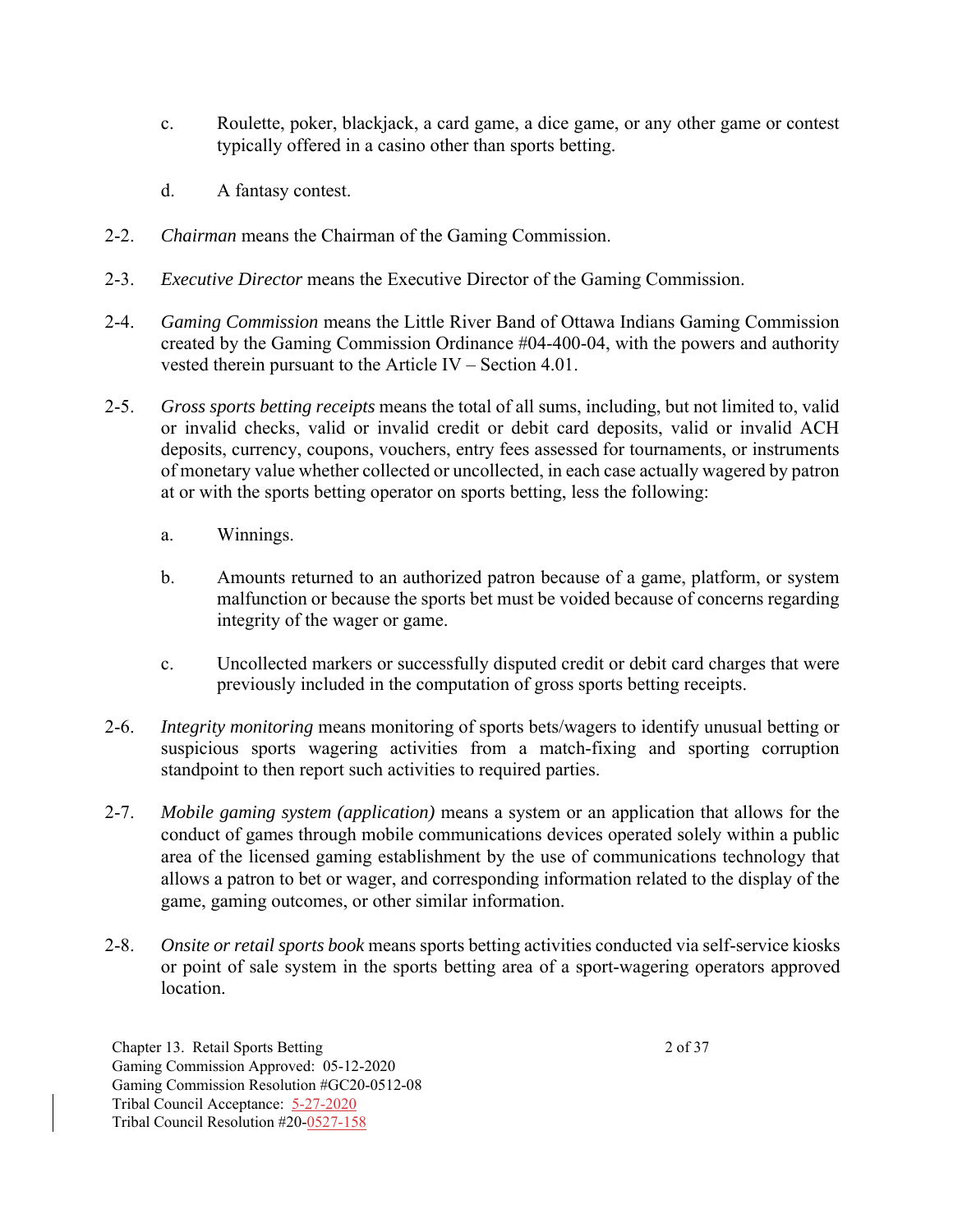- 2-9. *Patron deposit account* means an account maintained on behalf of a patron, for the deposit and withdrawal of funds for the primary purpose of interacting with a gaming activity.
- 2-10. *Personal identifiable information* means any data or information that can be used, on its owner with other data or information, to identify, contact or otherwise locate a registered patron, including a registered patron's name, address, date of birth and Social Security Number.
- 2-11. *Risk managemen*t means processes and tools that sports betting operators or sports betting suppliers use to manage the risk and liabilities associated with sports wagering.
- 2-12. *Sports betting* means to operate, conduct, or offer for play wagering conducted under this Regulation on athletic events and other events approved by the Gaming Commission. Sports betting includes, but is not limited to, single-game bets, teaser bets, parlays, over-under, money line, pools, exchange betting, in-game betting, proposition bets, and straight bets. Sports betting does not include a fantasy contest.
- 2-13. *Sports betting equipment* means any mechanical, electronic, or other device, mechanism, or equipment used in the operation of sports betting that directly affects the wagering and results of sports betting offered under this regulation. Sports betting equipment does not include a personal computer, mobile phone, or other device that is owned and used by an individual to place a sports betting wager.
- 2-14. *Sports betting operator or sports book* means a person or entity that is issued a sports betting operator license through the facility licensing process.
- 2-15. *Sports betting supplier* means a person that the Gaming Commission has identified under rules as requiring a Gaming Vendor License to provide the gaming enterprise any gaming services or concessions, gaming equipment, gaming devices, or supplies regarding the operation of retail sports betting. Sports betting supplier includes, but is not limited to, retail sports betting platform providers.
- 2-16. *Sports betting system* means the methodology and equipment approved by the Gaming Commission for accepting and recording wagers authorized by these regulations.
- 2-17. *Sports Betting Communications technology* means the methods used and the components employed to facilitate the transmission of information including, but not limited to, transmission and reception systems based on wire, cable, radio, microwave, light, optics, or computer data networks.

Chapter 13. Retail Sports Betting 3 of 37 Gaming Commission Approved: 05-12-2020 Gaming Commission Resolution #GC20-0512-08 Tribal Council Acceptance: 5-27-2020 Tribal Council Resolution #20-0527-158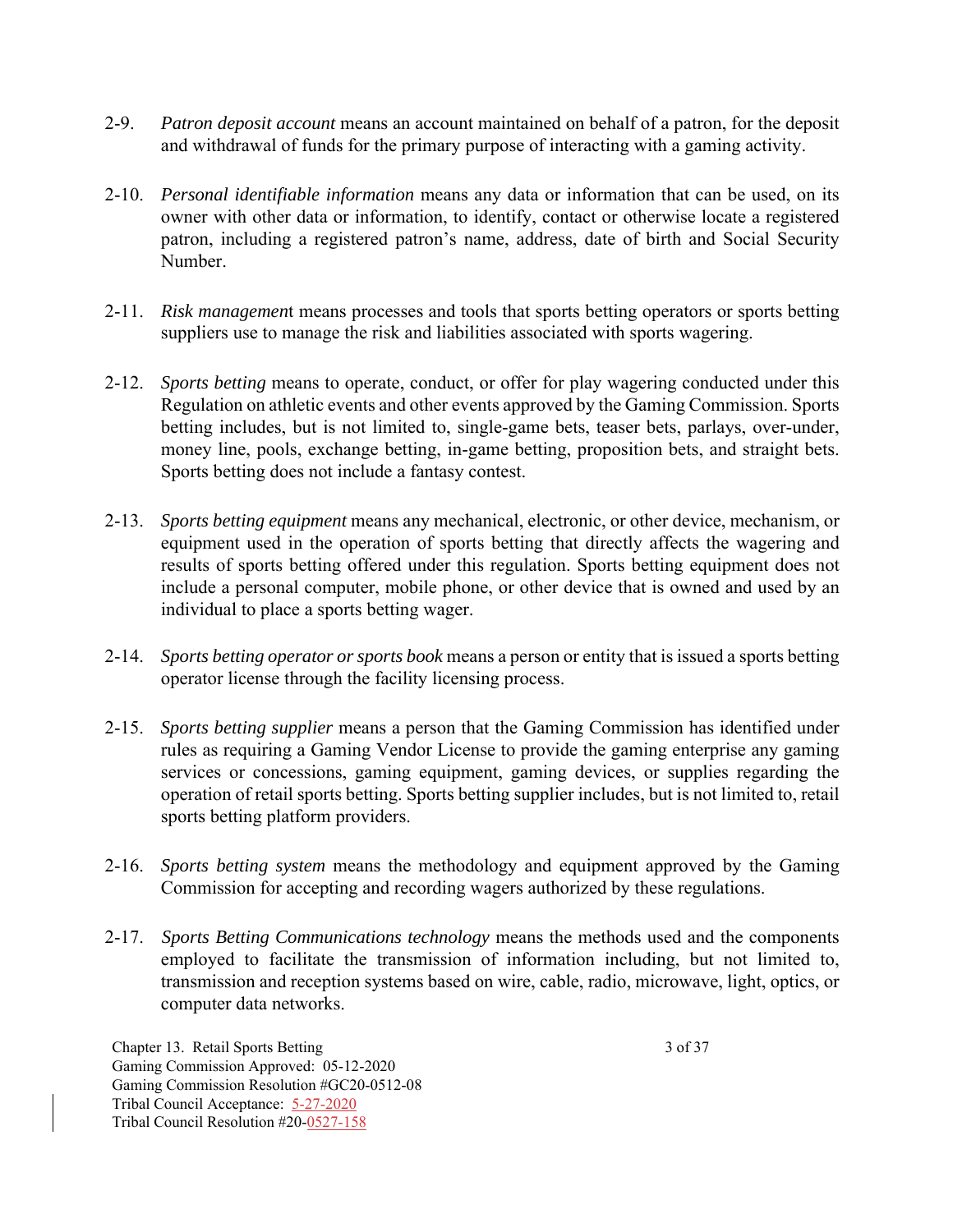- 2-18. *Sports betting wager or bet* means the cash, or cash equivalent, including free play, loyalty points, and other redeemable sports betting credits, risked by an authorized participant on sports betting.
- 2-19. *Wagering communication* means the transmission of a wager between a point of origin and a point of reception by aid of a communications technology.

# **Section 3. Licensing**

- 3-1. No person or entity may operate a sports book unless that person or entity holds a Facility License and has received approval by the Gaming Commission specifically permitting the person or entity to do so.
- 3-2. A person or entity that a casino operator contracts with to assist in the offering of a sports book by providing operational, technical or other associated support shall obtain a Gaming Vendor License from the Gaming Commission.
- 3-3. Each licensed operator of a sports book shall submit an internal control system, proposed procedures, and house rules to the Gaming Commission sixty (60) calendar days prior to commencing operations.
- 3-4. Each licensed operator of a sports book shall not install, use or offer for play any new technology or new gaming platform without Gaming Commission approval a minimum of ninety (90) calendar days prior to commencing operations.

### **Section 4. Operations**

- 4-1. Notwithstanding the minimum bankroll required of licensed gaming enterprise, each sports book shall comply with the following to calculate additional minimum reserve requirements specifically for the sports book:
	- a. Each sports book shall at all times maintain access to a cash reserve of not less than the greater of \$50,000.00 or the sum of the following amounts:
		- 1. Amounts held by the book for the account of patrons;
		- 2. Aggregate amounts accepted by the sports book as wagers on contingencies whose outcomes have not been determined; and
		- 3. Amounts owed but unpaid by the sports book on winning wagers through the period established by the book for honoring winning wagers.

Chapter 13. Retail Sports Betting 4 of 37 Gaming Commission Approved: 05-12-2020 Gaming Commission Resolution #GC20-0512-08 Tribal Council Acceptance: 5-27-2020 Tribal Council Resolution #20-0527-158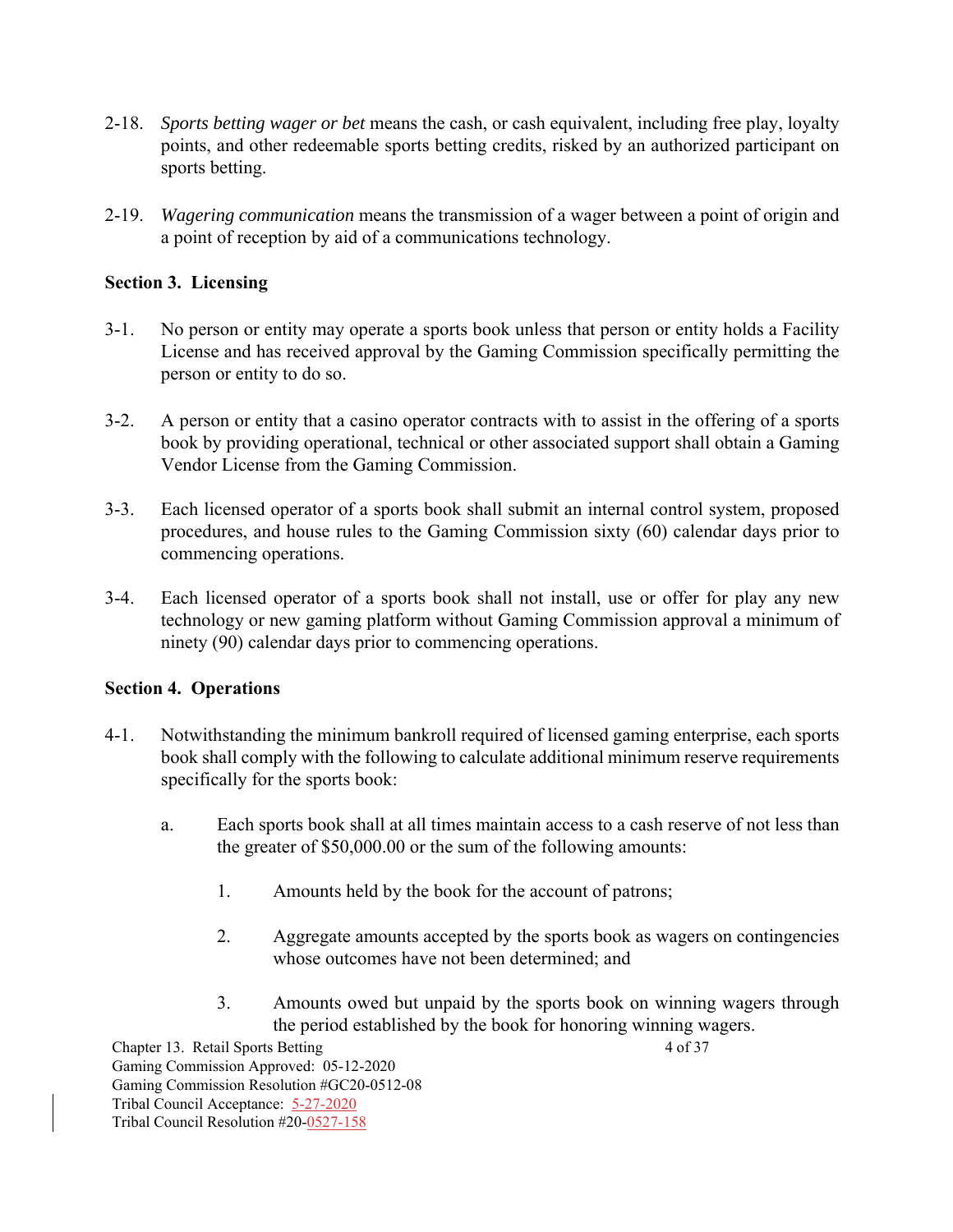- b. Each sports book operator shall, prior to commencing operations, and annually thereafter, perform a system integrity and security assessment conducted by an independent professional selected by the gaming enterprise and approved by the Gaming Commission.
- c. Each independent profession report on the assessment of the system integrity and security shall be submitted to the Gaming Commission and shall include the following:
	- 1. Scope of the review;
	- 2. Name and company affiliation of the individual(s) who conducted the assessment;
	- 3. Date of the assessment;
	- 4. Findings (if applicable);
	- 5. Recommended corrective action of any findings (if applicable); and
	- 6. The gaming enterprise's response to any findings and recommended corrective action (if applicable).

### **Section 5.****House Rule – Terms and Conditions**

- 5-1. Each sports book shall adopt and adhere to written, comprehensive house rules governing wagering transactions with patrons. Such house rules must be immediately available to patrons at a sports book's licensed premises. Without limiting the generality of the foregoing, the rules must specify the types of wagers accepted, how winning wagers will be paid, the effect of schedule changes, the redemption period for winning tickets, and the method of noticing odds or line changes to patrons. House rules must state that wagers may be accepted at other than the currently posted terms, if applicable.
- 5-2. A licensed gaming establishment where a sports book is located, may award patron loyalty program points based on wagers placed by a patron, however, such points may only be redeemed in accordance with the rules of the program.
- 5-3. A sports book shall not offer a specialized wagering proposition, or set or move its wagering odds, lines or limits, in an attempt to provide a benefit to a patron.

Chapter 13. Retail Sports Betting 5 of 37 Gaming Commission Approved: 05-12-2020 Gaming Commission Resolution #GC20-0512-08 Tribal Council Acceptance: 5-27-2020 Tribal Council Resolution #20-0527-158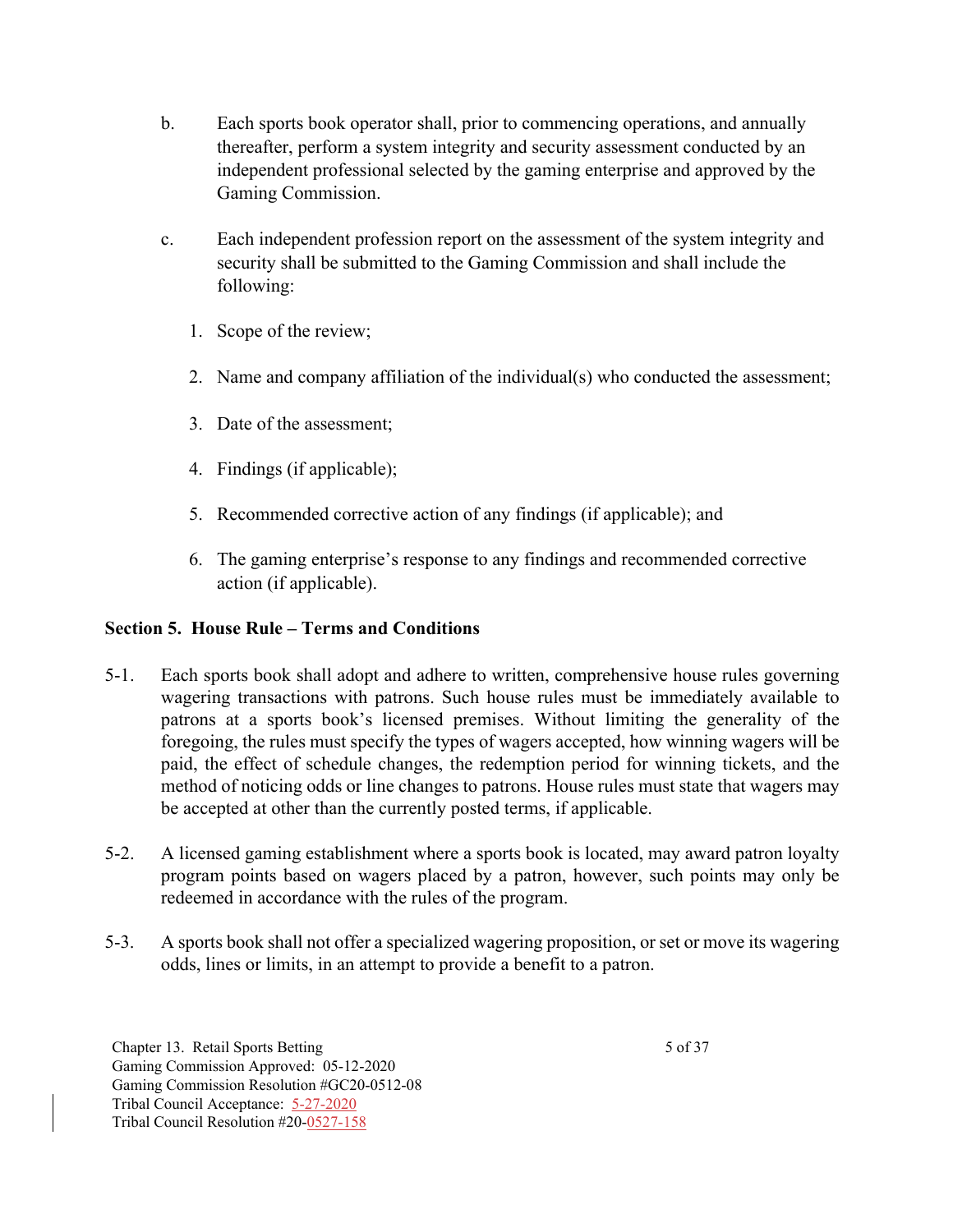- 5-4. A sports book shall not set lines or odds, or offer wagering propositions, designed for the purposes of ensuring that a patron will win a wager or series of wagers.
- 5-5. Nothing in this section shall be interpreted to prohibit retail sports book from accepting anonymous sports wagers at self-service kiosks or point of sale terminals.
- 5-6. Readily available information at the sports betting operator's onsite sportsbook that contains the following:
	- a. Information explaining how disputes are resolved.
	- b. Problem gaming information that is designed to offer information pertaining to responsible gaming.
	- c. Gaming Commission contact information.
	- d. Information that allows a patron to choose to be excluded from engaging in sports wagering.
	- e. Comprehensive house rules governing wagering transactions with patrons. Such house rules must be immediately available to patrons at a licensed facility's retail sports book. The rules must include, but not be limited to:
		- 1. The types of wagers accepted.
		- 2. How winning wagers will be paid.
		- 3. The effect of schedule changes.
		- 4. The redemption period for winning tickets.
		- 5. The method of noticing odds or line changes to patrons.

### **Section 6. Issuance and Control of Betting Tickets**

6-1. Immediately upon accepting a wager, other than a wager made through an electronic wagering account, the book shall create a betting ticket on which the terms of the wager are written. For all wagers, the sports book must have the capability to make a print, electronic or other approved record of the entire transaction. The sports book's record of a patron's confirmation of all wagers shall be deemed to be the transaction of record and such records shall be made available upon request.

Chapter 13. Retail Sports Betting 6 of 37 Gaming Commission Approved: 05-12-2020 Gaming Commission Resolution #GC20-0512-08 Tribal Council Acceptance: 5-27-2020 Tribal Council Resolution #20-0527-158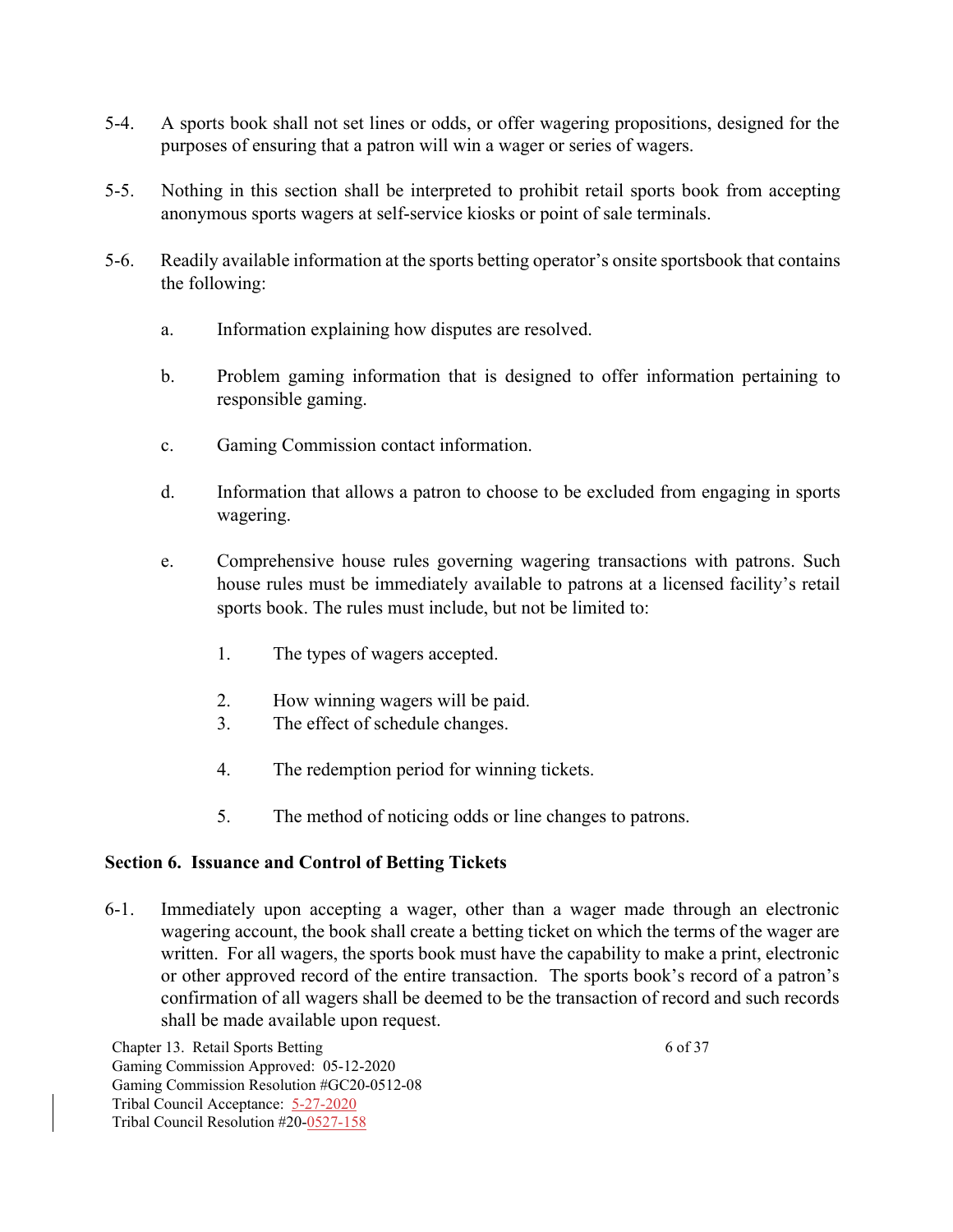6-2. Betting tickets must bear the name and address of the sports book and instructions on ticket redemption in person or by mail or other approved method.

#### **Section 7. Acceptance of Wagers**

- 7-1. Sports books may not accept wagers unless made with cash, chips, tokens, or other representatives of value approved by the Gaming Commission, or against credits made to a wagering account as approved by the Gaming Commission or on credit extended in accordance with the internal controls and the regulations of the Gaming Commission. A wagering account must be established by a patron with the licensee, and an initial verification of the account must be done in-person by a patron at the licensee's premises before the acceptance of any wager that will utilize a wagering account.
- 7-2. A sports book operating in accordance with this Regulation shall accept wagers only on its licensed premises, and only at betting stations or kiosks/terminals approved by the Gaming Commission or through an on-site computerized wagering system that has been approved by the Gaming Commission.
	- a. The surveillance system shall monitor and record a general overview of activities occurring at each betting station or kiosk/terminal with sufficient clarity to identify the activity and individual(s) performing it, including maintenance, drops, fills, and wagering activity.
- 7-3. A sports book kiosk used in accordance with this section shall not:
	- a. Issue or redeem a sports book ticket with a value of more than \$3,000.00;
	- b. Issue a ticket with a potential payout of more than \$10,000.00;
	- c. Redeem a ticket with a value of more than \$3,000
	- d. Redeem a ticket with a value, less the wager of \$600.00 or more that is equal to, or greater than 300 times the wager.
- 7-4. A sports book shall not knowingly accept money or its equivalent ostensibly as a wager upon an event whose outcome has already been determined. A licensed sports book shall not accept a wager on an event unless the date and time at which the outcome of the event is determined can be confirmed from reliable sources satisfactory to the Gaming Commission or from records created and maintained by the sports book in such manner as the Gaming Commission may approve.

Chapter 13. Retail Sports Betting 7 of 37 Gaming Commission Approved: 05-12-2020 Gaming Commission Resolution #GC20-0512-08 Tribal Council Acceptance: 5-27-2020 Tribal Council Resolution #20-0527-158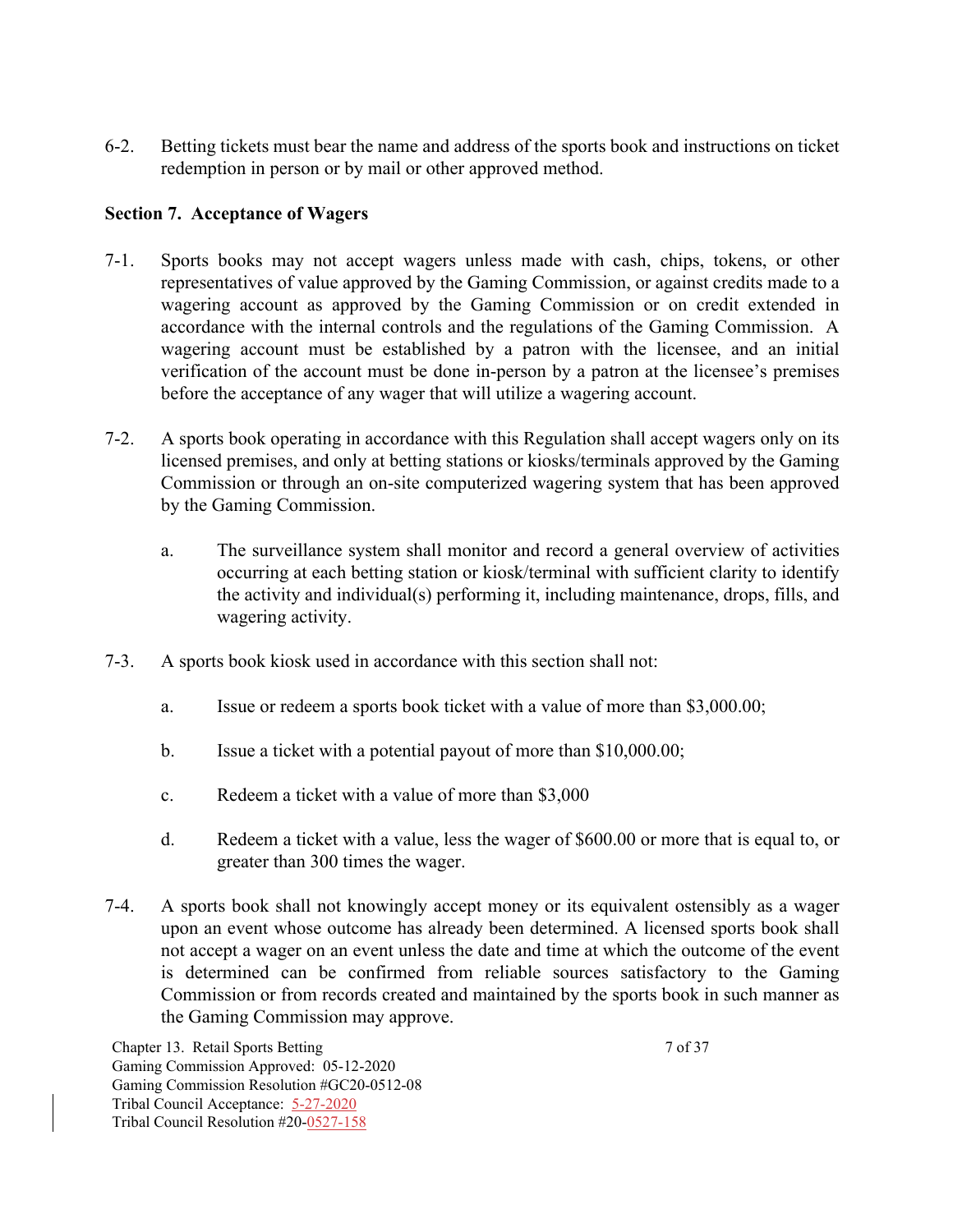- 7-5. As part of its internal controls submission, a sports book shall provide the Gaming Commission with a catalog of the type of events that it intends to accept wagers on. The Gaming Commission reserves the right to prohibit the acceptance of wagers, and may order the cancellation of wagers and require refunds on any event for which wagering would be contrary to the policies of the Tribe.
- 7-6. No sports book, agent, or employee of a book may accept a wager from a person who the book, agent, or employee knows or reasonably should know is placing the wager for the benefit of another for compensation, or is placing the wager in violation of the Tribal-State Compact or federal law.
- 7-7. No sports book may hold a patron's money or its equivalent on the understanding that the book will accept the money as a wager only upon the occurrence of a specified, future contingency, unless a betting ticket documenting the wager and contingency is issued immediately when the sports book receives the money or its equivalent.
- 7-8. A sports book may not accept wagers on athletic events unless the wagering proposition is posted. Propositions may be posted by electronic or manual means, including printed media.
- 7-9. A sports book may not unilaterally rescind any wager without the prior written approval of the Gaming Commission.

#### **Section 8. Wagers and Payouts Exceeding \$10,000.00**

- 8-1. Prior to accepting any wager in excess of \$10,000.00 or making a payout in excess of \$10,000.00 on a winning wager the sports book shall:
	- a. Obtain the patron's name;
	- b. Obtain or reasonably attempt to obtain the patron's permanent address and Social Security Number;
	- c. Obtain one of the following identification credentials from the patron;
		- 1. Driver's License;
		- 2. Passport;
		- 3. Non-resident alien identification card;

Chapter 13. Retail Sports Betting 8 of 37 Gaming Commission Approved: 05-12-2020 Gaming Commission Resolution #GC20-0512-08 Tribal Council Acceptance: 5-27-2020 Tribal Council Resolution #20-0527-158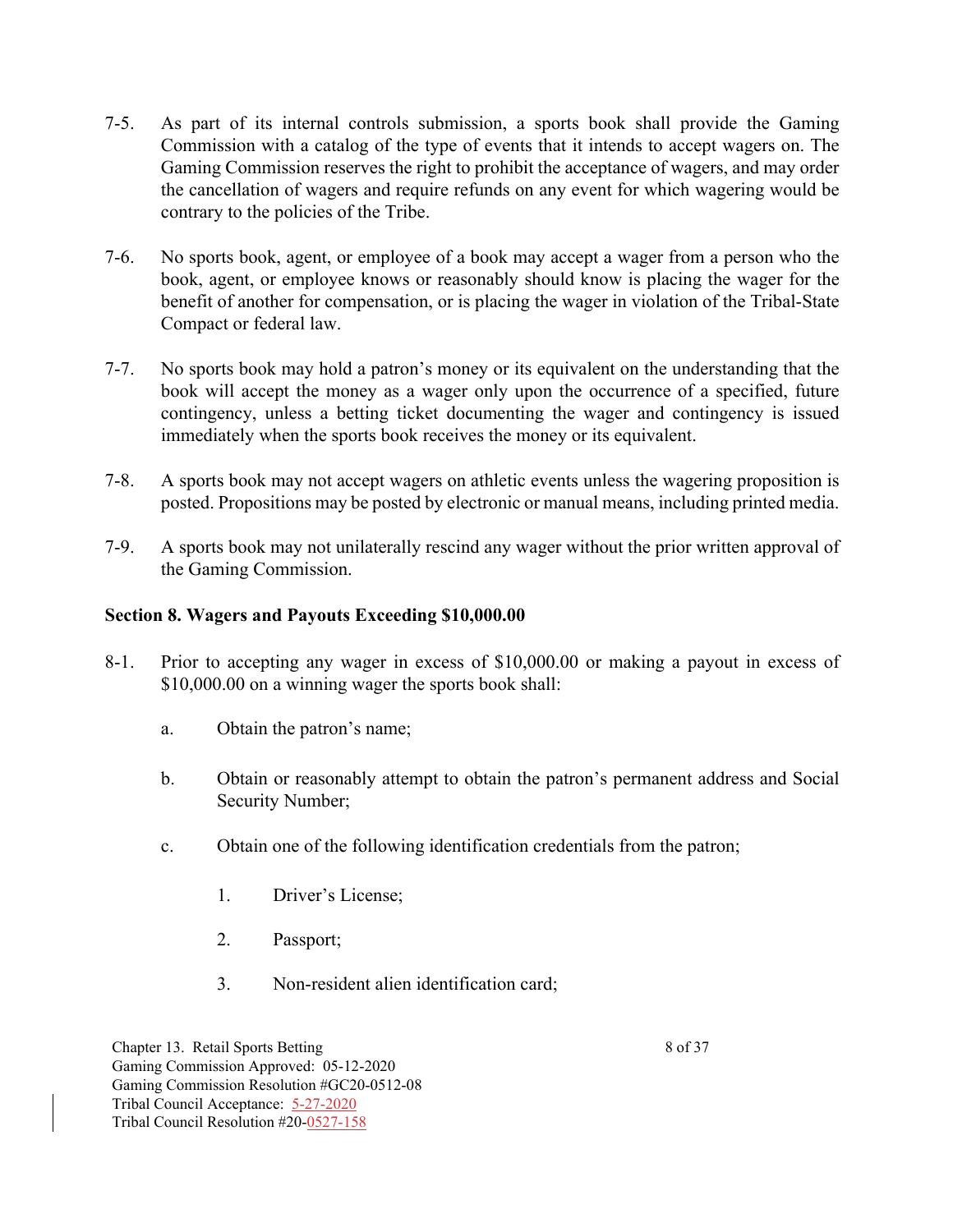- 4. Other reliable government issued identification credentials; or
- d. Other picture identification credential normally acceptable as a means of identification when cashing checks; and
- e. Examine the identification credential obtained to verify the patron's name, and to the extent possible, to verify the accuracy of the information obtained pursuant to Section 8-1 (b).
- 8-2. Subsequent to accepting a wager in excess of \$10,000.00 or making a payout in excess of \$10,000.00 on a winning wager the sports book shall record or maintain records that include:
	- a. The patron's name;
	- b. The patron's address;
	- c. The patron's Social Security Number;
	- d. A description including any document number of the identification credential examined (or credential information on file for known patrons);
	- e. The amounts of the wager and payout on the wager;
	- f. Window numbers or other identification of the locations where the wager and payout on the wager occurred;
	- g. The times and dates of the wager and payout on the wager;
	- h. The names and signatures of the sports book employees accepting or approving the wager and payout on the wager; and
	- i. Any other information as required by the Gaming Commission.
- 8-3. A sports book shall not implement alternative procedures to comply with this subsection without the written approval of the Gaming Commission.
- 8-4. Each sports book shall report the wagers and payments on winning wagers required to be recorded pursuant to this section, excluding any wagers and payments on winning wagers accepted from listed patrons, on a "Book Wagering Report," a form published or approved by the Gaming Commission that includes, but is not limited to:

Chapter 13. Retail Sports Betting 9 of 37 Gaming Commission Approved: 05-12-2020 Gaming Commission Resolution #GC20-0512-08 Tribal Council Acceptance: 5-27-2020 Tribal Council Resolution #20-0527-158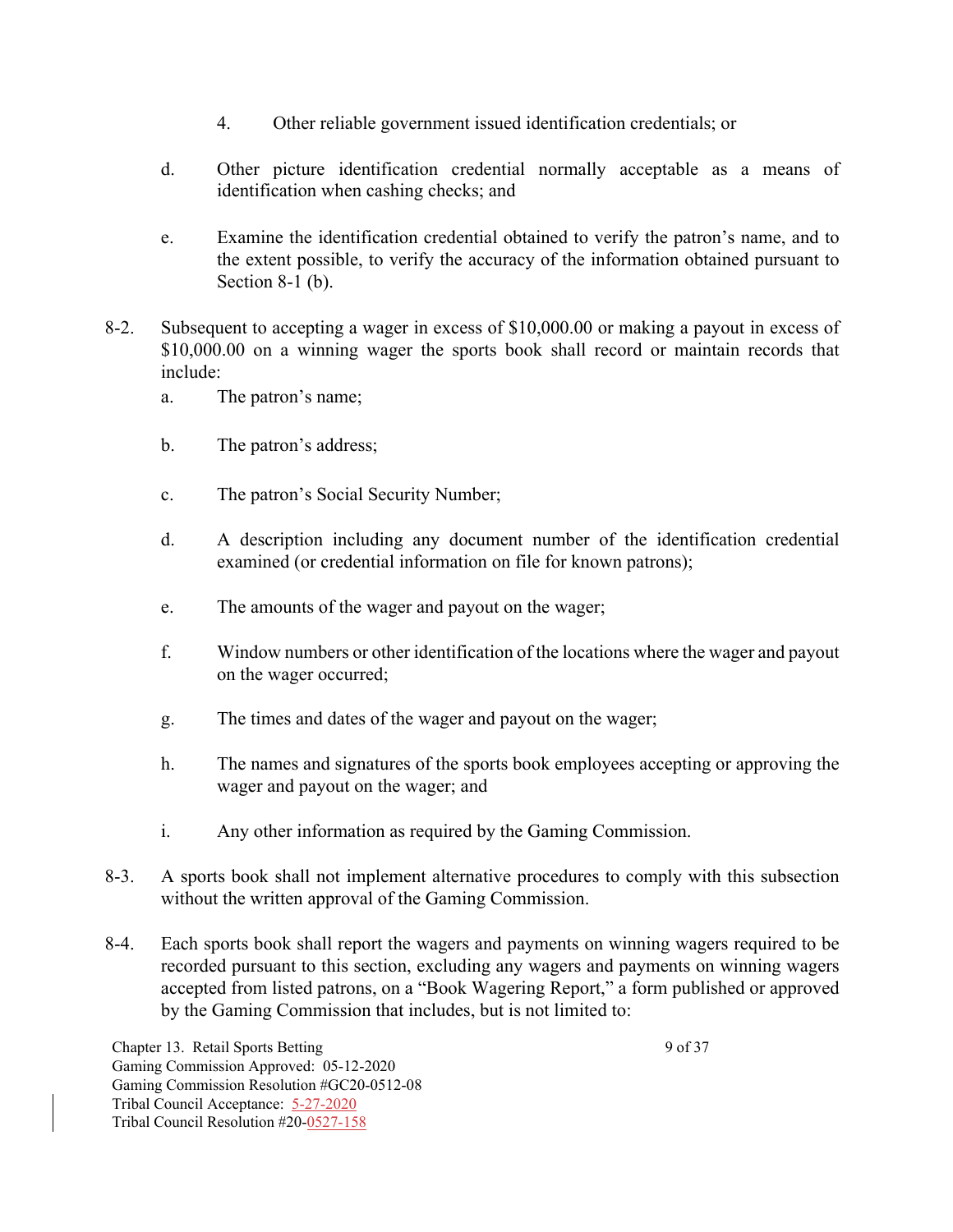- a. The patron's name;
- b. The patron's identity credential information;
- c. The patron's Social Security Number;
- d. Wager and payout amounts; and
- e. Date of transactions.
- 8-5. Reports shall be submitted to the Gaming Commission no later than fifteen (15) calendar days after the end of the month of the occurrence of the transaction and in such manner as the Gaming Commission may approve or require. Each sports book shall file an amended report if it obtains information to correct or complete a previously submitted report, and the amended report shall reference to the previously submitted report. Each sports book shall retain a copy of each report filed for at least three (3) years.

### **Section 9. Multiple Wagers**

- 9-1. A sports book and its employees and agents shall not knowingly allow, and each sports book shall take reasonable steps to prevent, the circumvention of Section 8 by multiple wagers within its designated twenty-four (24) hour period with a patron or by the use of a series of wagers that are designed to accomplish indirectly, that which could not be accomplished directly. As part of a sports books efforts to prevent such circumventions relative to Section 8 a sports book shall establish and implement wagering multiple transaction logs.
- 9-2. Each sports book shall record in a wagering multiple transaction log all wagers in excess of \$5,000.00, or in smaller amounts that aggregate in excess of \$5,000.00 when any single officer, employee, or agent of the sports book has actual knowledge of the wagers or would in the ordinary course of business have reason to know of the wagers between the sports book and a patron or a person who the sports book knows or has reason to know is the patron's confederate or agent. This record shall be made for wagers occurring during a designated twenty-four (24) hour period, within a monitoring area.
- 9-3. Each log entry in a wagering multiple transaction log shall be made by the employee accepting or approving the wager, immediately after accepting the wager, and shall include at a minimum:

Chapter 13. Retail Sports Betting 10 of 37 Gaming Commission Approved: 05-12-2020 Gaming Commission Resolution #GC20-0512-08 Tribal Council Acceptance: 5-27-2020 Tribal Council Resolution #20-0527-158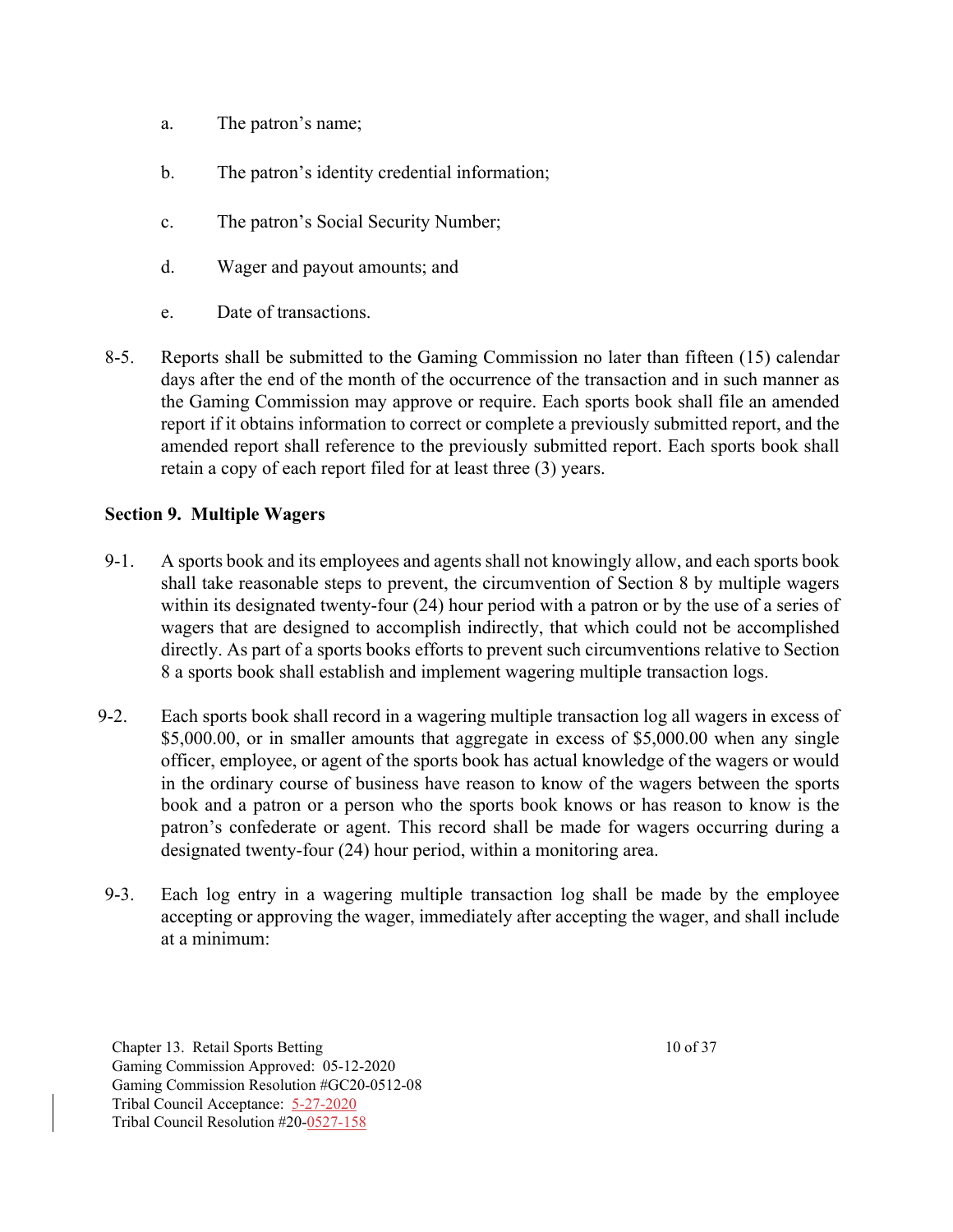- a. Description of the patron (or suspected agent), which may include such identifiers as age, sex, race, eye color, hair, weight, height and attire, if the person is present when the wager is accepted;
- b. Patron's name (or suspected agent's name), if known;
- c. Window number or other identification of the location where the wager occurred;
- d. Time and date of the wager;
- e. Dollar amount of the wager; and
- f. Signature or electronic signature of person accepting or approving the wager.
- 9-4. One (1) log shall be maintained for each monitoring area, for each designated twenty-four (24) hour period. A log is completed for each twenty-four (24) hour period regardless of whether any wagers occurred. At the conclusion of each designated twenty-four (24) hour period, the last entry on the log shall be an indication that the end of the designated twentyfour (24) hour period has occurred. A sports book shall not implement alternative procedures or records to comply with this subsection without the written approval of the Gaming Commission.
- 9-5. Each sports book shall aggregate all wagers in excess of \$5,000.00 or smaller amounts when any single officer, employee, or agent of the sports book has actual knowledge of the wagers or would in the ordinary course of business have reason to know of the wagers between the sports book and a patron or a person who the sports book knows or has reason to know is the patron's confederate or agent during a designated twenty-four (24) hour period within a monitoring area.
- 9-6. Before completing a wager that, when aggregated with other wagers pursuant to Section 9-5, will aggregate to an amount that will exceed \$10,000.00, the sports book shall complete the identification and recordkeeping requirements described in Section 8-1. When aggregated wagers exceed \$10,000.00, the sports book shall complete the recording and reporting requirements of Section 8.
- 9-7. If a patron places a wager that pursuant to Section 9-5 is to be aggregated with previous wagers for which a record has been completed pursuant to this section or Section 8, the sports book shall complete the identification, recordation and reporting procedures described in Section 8 for any additional wager regardless of amount occurring during a designated twenty-four (24) hour period.

Chapter 13. Retail Sports Betting 11 of 37 Gaming Commission Approved: 05-12-2020 Gaming Commission Resolution #GC20-0512-08 Tribal Council Acceptance: 5-27-2020 Tribal Council Resolution #20-0527-158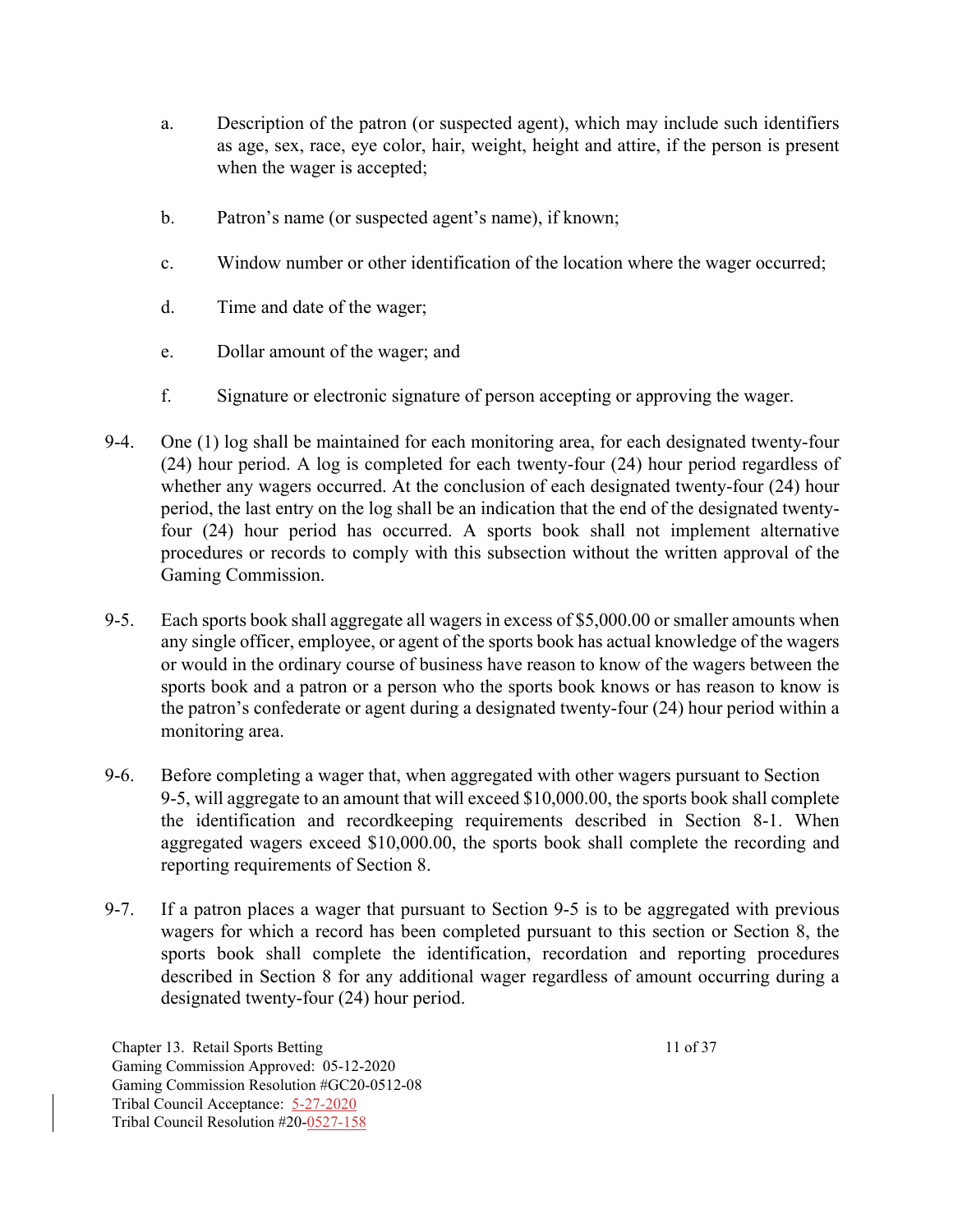- 9-8. As used in this section:
	- a. "Designated twenty-four (24) hour period" means the twenty-four (24) hour period ending at midnight each day unless otherwise approved by the Gaming Commission.
	- b. "Monitoring area" means all sports book writing locations unless otherwise approved by the Gaming Commission.

#### **Section 10. Structured Wagers**

- 10-1. As used in this section, "structure wagers" or "structuring wagers" means to willfully conduct or attempt to conduct a series of wagers in any amount, at one or more sports books, on one (1) or more days in any manner as to willfully evade or circumvent the recording and reporting requirements of Section 8. The wager or wagers need not exceed the dollar thresholds in Section 8 at any single book in any single day in order to constitute structuring within the meaning of this definition.
- 10-2. A sports book, its officers, employees or agents shall not encourage or instruct the patron to structure or attempt to structure wagers. This subsection does not prohibit a sports book from informing a patron of the regulatory requirements imposed upon the book, including the definition of structured wagers.
- 10-3. A sports book, its officers, employees or agents shall not knowingly assist a patron in structuring or attempting to structure wagers.

#### **Section 11. Payment of Winning Wagers**

- 11-1. Except as otherwise provided in this subsection, sports books shall make payment on a winning wager to the person who presents the patron's copy of the betting ticket representing the wager. A sports book need not make payment to a person who the sports book or an agent or employee of the sports book knows is not the person to whom the patron's copy was issued. A sports book shall not make payment on a winning wager to a person who the sports book or its agent or employee knows or reasonably should know is collecting the payment on behalf of another for monetary consideration or in violation of Tribal, state, or federal law. A sports book may withhold payment of a winning wager if the patron refuses to supply identification or any other documentation required by state or federal law.
- 11-2. Sports books shall honor winning betting tickets for thirty (30) calendar days after the conclusion of the event wagered upon unless a longer period is established by the sports book. The sports book shall state the redemption period on each betting ticket, in-house

Chapter 13. Retail Sports Betting 12 of 37 Gaming Commission Approved: 05-12-2020 Gaming Commission Resolution #GC20-0512-08 Tribal Council Acceptance: 5-27-2020 Tribal Council Resolution #20-0527-158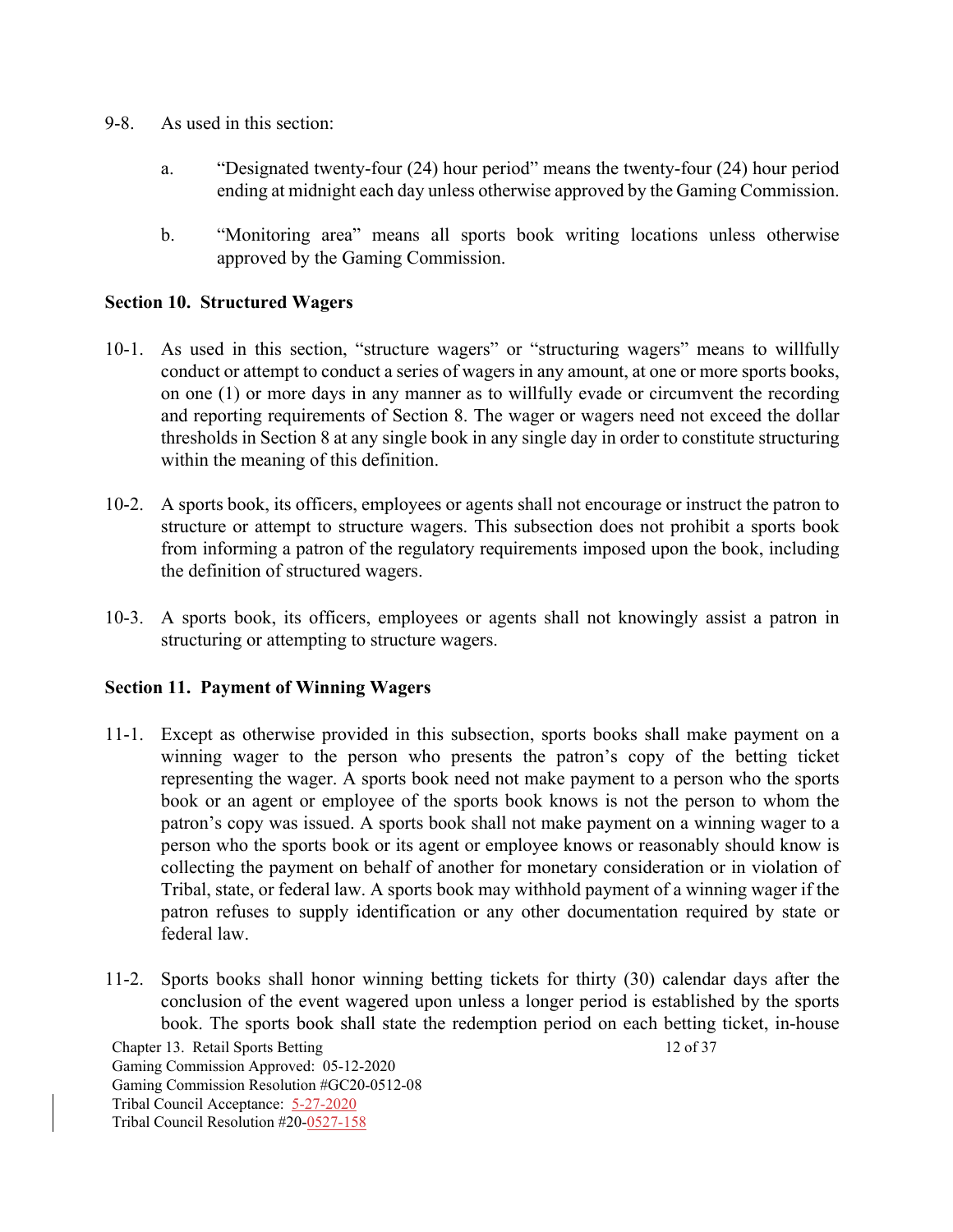rules, and on notices conspicuously placed about the licensed premises. Payment by mail shall be made only after presentment of the betting ticket and all identification information and documentation required in accordance with this regulation, and must be made not later than ten (10) calendar days after presentment.

## **Section 12. Computerized Sports Betting Equipment and Systems Requirements**

- 12-1. Prior to operating onsite retail sports book, all sports betting equipment and systems used in conjunction with such operations must be tested, approved, and certified by an approved recognized testing laboratory in accordance with Gaming Commission Regulation – Chapter 2. Sports betting equipment and systems must meet or exceed the technical standard of the state of Nevada or New Jersey. All certification or approval letters must identify that the testing standards meet or exceed the state of Nevada or New Jersey.
- 12-2. The Gaming Commission shall give final approval to any sports betting equipment and system, prior to utilization.
- 12-3. The accounting server(s) and data server(s) may be located at an off-site facility in the state of Michigan if the offsite location meets the physical security requirements outlined in the internal controls and with the following stipulations:
	- a. A regulator portal is available that allows the Gaming Commission to verity the software installed on the server; and
	- b. A monitoring portal is available that allows us to view all betting activity.
- 12-4. The Gaming Commission reserves the right to audit, inspect, access or confiscate any sports betting equipment (including servers housed off-site) and component of the sports betting system. Audits, inspections or access may be unannounced at the Gaming Commission discretion.

### **Section 13. Prohibited Wagers**

- 13-1. No wagers may be accepted or paid by any sports book on:
	- a. Any amateur sport or athletic event other than;
		- 1. Olympic sporting or athletic events sanctioned by the International Olympic Committee, subject to limitation by the Gaming Commission; and

Chapter 13. Retail Sports Betting 13 of 37 Gaming Commission Approved: 05-12-2020 Gaming Commission Resolution #GC20-0512-08 Tribal Council Acceptance: 5-27-2020 Tribal Council Resolution #20-0527-158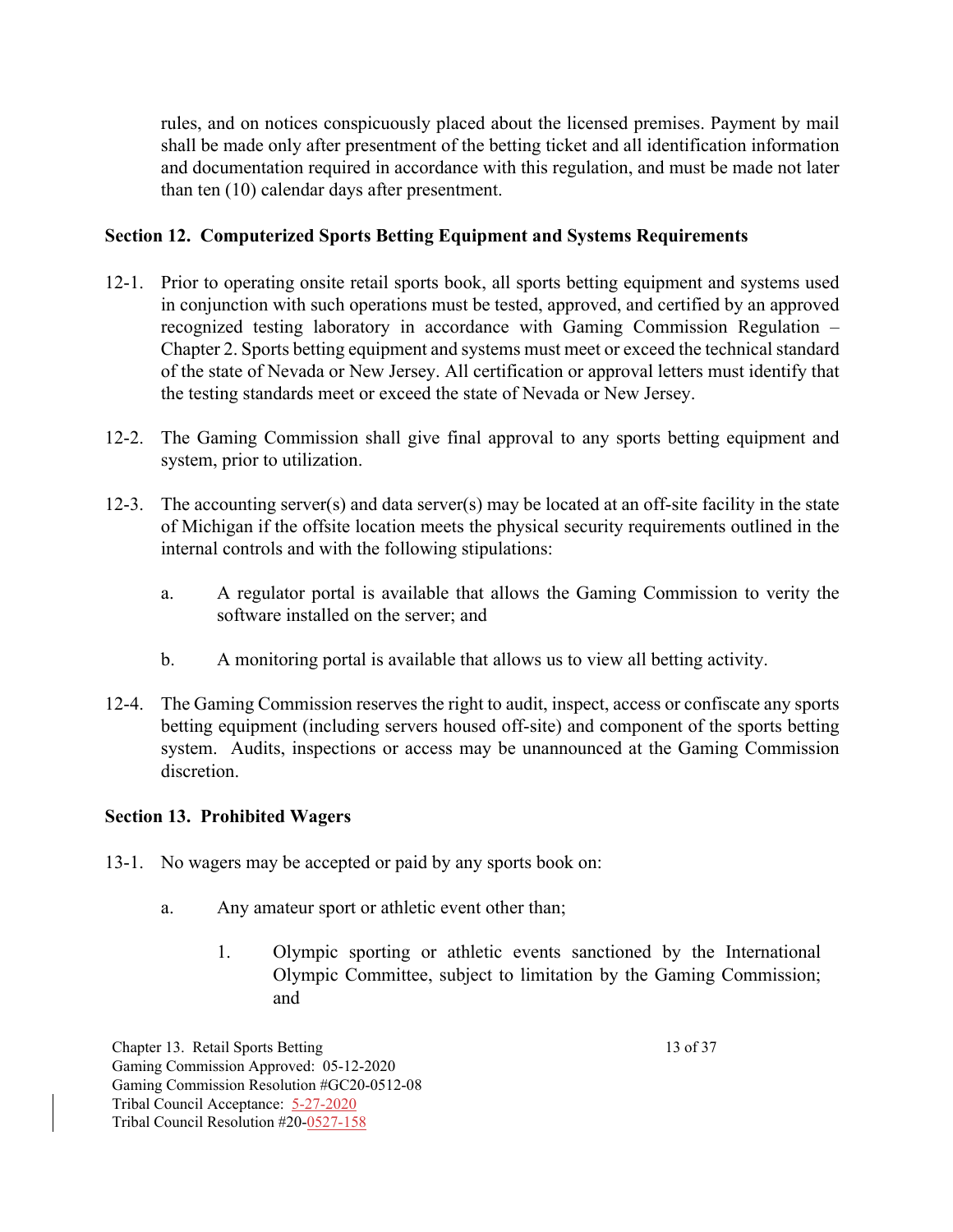- 2. Collegiate sporting or athletic events;
- b. Any sport or athletic event which the licensee knows or reasonably should know, is being placed by, or on behalf of a coach or participant in that event. Each licensee shall take reasonable steps to prevent the circumvention of this regulation;
- c. The outcome of any election for any public office; and
- d. Any event that the Gaming Commission deems to be contrary to the policies of the Tribe, a request for approval to accept wagers on such an event other than a horse race, greyhound race, or an athletic sports event shall be made by a book on such forms approved by the Gaming Commission, and shall include:
	- 1. A full description of the event and the manner in which wagers would be placed and winning wagers would be determined.
	- 2. A full description of any technology which would be utilized to offer the event.
- e. Such other information or documentation which demonstrates that:
	- 1. The event could be effectively supervised;
	- 2. The outcome of the event would be verifiable;
	- 3. The outcome of the event would be generated by a reliable and independent process;
	- 4. The outcome of the event would be unlikely to be affected by any wager placed;
	- 5. The event could be conducted in compliance with any applicable laws; and
	- 6. The granting of the request for approval would be consistent with the policy of the Tribe.
- f. Such additional or supplemental information as the Gaming Commission may require. The decision whether to grant approval to accept wagers on an event other than a horse race, greyhound race, or an athletic sports event shall be based on all relevant information including, but not limited to, the factors in Section 13-1 (e). The Gaming Commission may subject any technology that would be utilized to offer

Chapter 13. Retail Sports Betting 14 of 37 Gaming Commission Approved: 05-12-2020 Gaming Commission Resolution #GC20-0512-08 Tribal Council Acceptance: 5-27-2020 Tribal Council Resolution #20-0527-158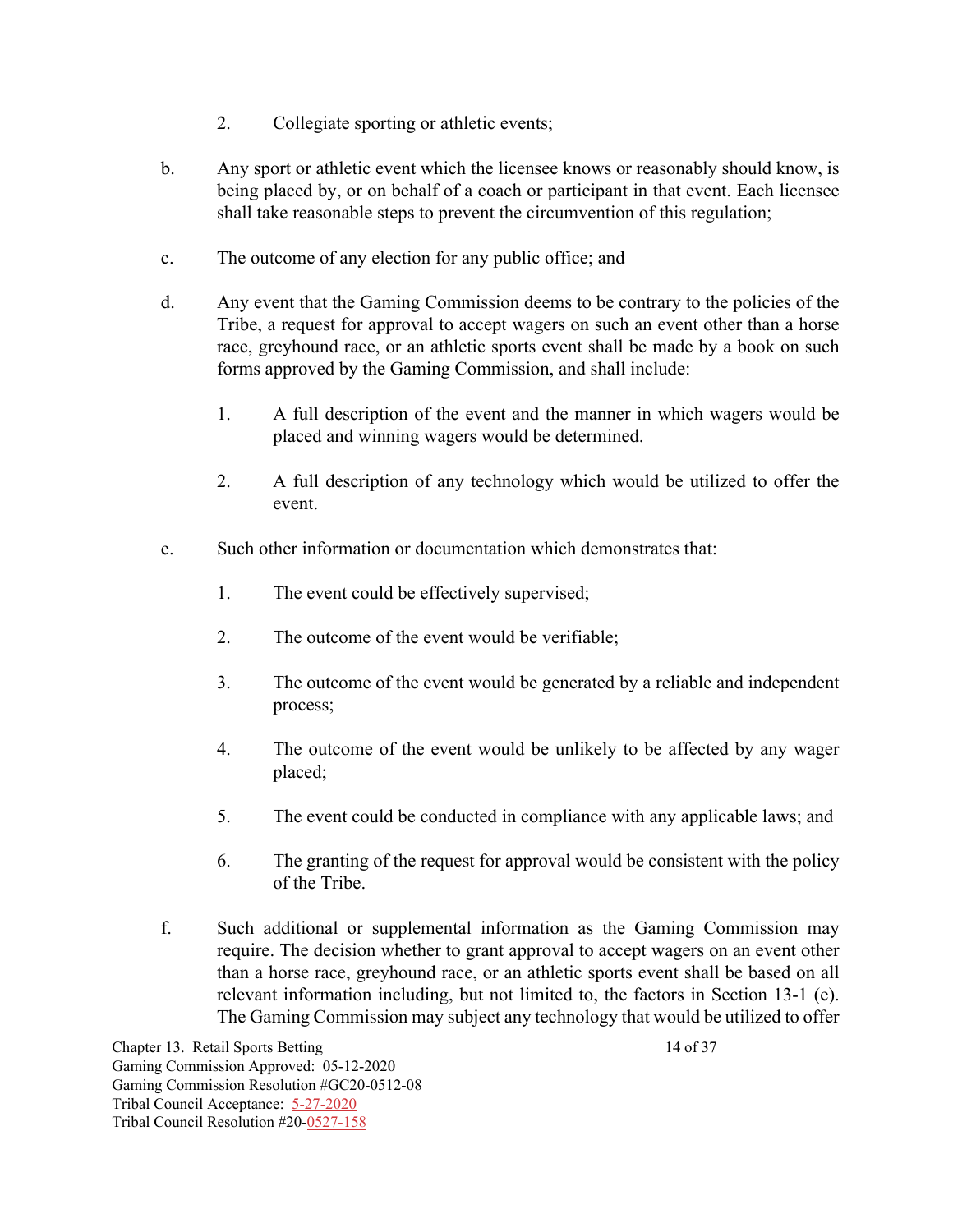the event to such testing, investigation, and approval process as he/she deems appropriate.

- g. Decisions on requests for additional wagering events are reviewable by the Gaming Commission through the following process:
	- 1. Upon the request of the licensee, the Executive Director will refer the pending wagering event to the Gaming Commission for consideration at their regularly scheduled meeting provided there shall be at least ten (10) calendar days before the issue is presented in order to provide ample time to gather requested documents.
	- 2. The licensee shall have the opportunity to present the wagering event and any additional information requested by the Gaming Commission in order to make the determination.
	- 3. The Gaming Commission, after considering the recommendation and information presented, may grant, deny, limit, restrict or condition the application for any cause it deems reasonable and the decision of the Gaming Commission shall be in the form of an Order. The Gaming Commission's decision shall be final and shall not be subject to any further administrative or judicial review.
- h. A ports governing body must provide advance notification to the Gaming Commission that it desires to restrict, limit, or exclude wagering on its sporting events.

# **Section 14. Reports of Suspicious Wagers**

- 14-1. As used in this section, "suspicious wager" means a wager which a sports book licensee knows or in the judgment of it or its directors, officers, employees and agents has reason to suspect is being attempted or was placed:
	- a. In violation of or as part of a plan to violate or evade any Tribal, federal, or state or regulation prohibiting wagering on any amateur non-collegiate or collegiate sport or athletic event;
	- b. In violation of or as part of a plan to violate or evade any Tribal, federal, or state law or regulation prohibiting wagering by, or on behalf of, a coach or participant in a sport or athletic event;

Chapter 13. Retail Sports Betting 15 of 37 Gaming Commission Approved: 05-12-2020 Gaming Commission Resolution #GC20-0512-08 Tribal Council Acceptance: 5-27-2020 Tribal Council Resolution #20-0527-158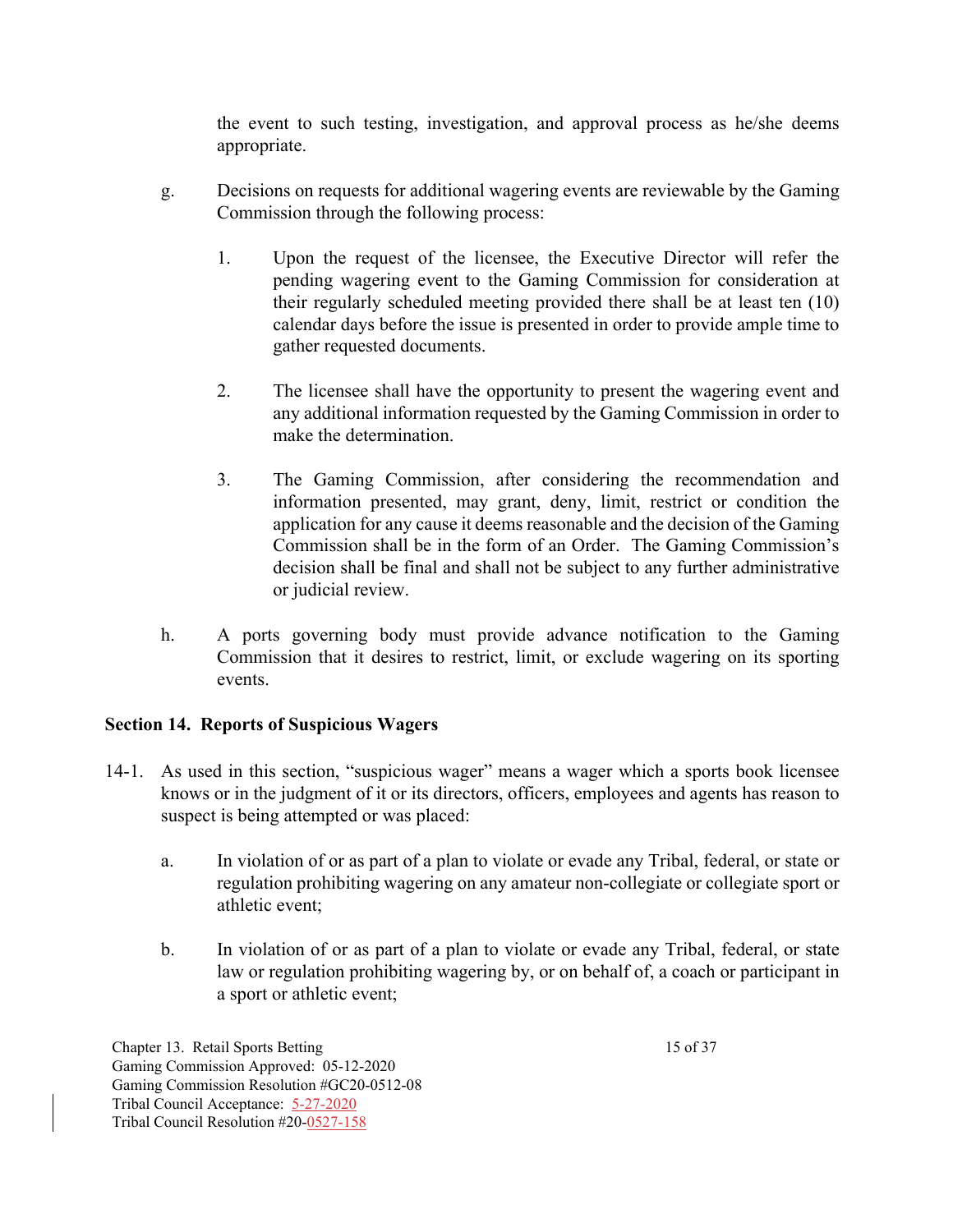- c. Has no business or apparent lawful purpose or is not the sort of wager which the particular patron would normally be expected to place, and the sports book licensee knows of no reasonable explanation for the wager after examining the available facts, including the background of the wager; or
- d. With knowledge or intent to violate the integrity of the sport in which it was placed. Wagers that indicate cheating, manipulation, or interference with the regular conduct of sport shall also trigger the reporting requirements of Section 25.
- 14-2. A sports book licensee:
	- a. Shall file with the Gaming Commission, by using a form developed by the Gaming Commission, a report of any suspicious wager, if it involves or aggregates to more than \$5,000.00 in funds or other assets; and
	- b. May file a report of any suspicious wager, regardless of the amount if the licensee believes it is relevant to the possible violation of any law or regulation.
	- c. The report referenced in Section 14-2 (b) shall be filed no later than five (5) calendar days after the initial detection by the licensee of facts that may constitute a basis for filing such a report. If no suspect was identified on the date of the detection of the incident requiring the filing, a licensee may delay filing a report for an additional five (5) calendar days to identify a suspect. In no case shall reporting be delayed more than ten (10) calendar days after the date of initial detection of a reportable transaction. In situations involving violations that require immediate attention, the licensee shall immediately notify, by telephone, appropriate staff of the Gaming Commission in addition to timely filing a report.
	- d. A licensee shall maintain a copy of any report filed and the original or business record equivalent of any supporting documentation for a period of no less than five (5) years from the date of filing the report. Supporting documentation shall be identified, and maintained by the licensee as such, and shall be deemed to have been filed with the report. A licensee shall make all supporting documentation available to the Gaming Commission and any appropriate law enforcement agencies upon request.
	- e. A licensee and its directors, officers, employees, or agents who file a report pursuant to this regulation shall not notify any person involved in the transaction that the transaction has been reported. Any report filed with the Gaming Commission is confidential and may be disclosed only by the Gaming Commission in the necessary administration of its duties and responsibilities under the Gaming Ordinance. Any

Chapter 13. Retail Sports Betting 16 of 37 Gaming Commission Approved: 05-12-2020 Gaming Commission Resolution #GC20-0512-08 Tribal Council Acceptance: 5-27-2020 Tribal Council Resolution #20-0527-158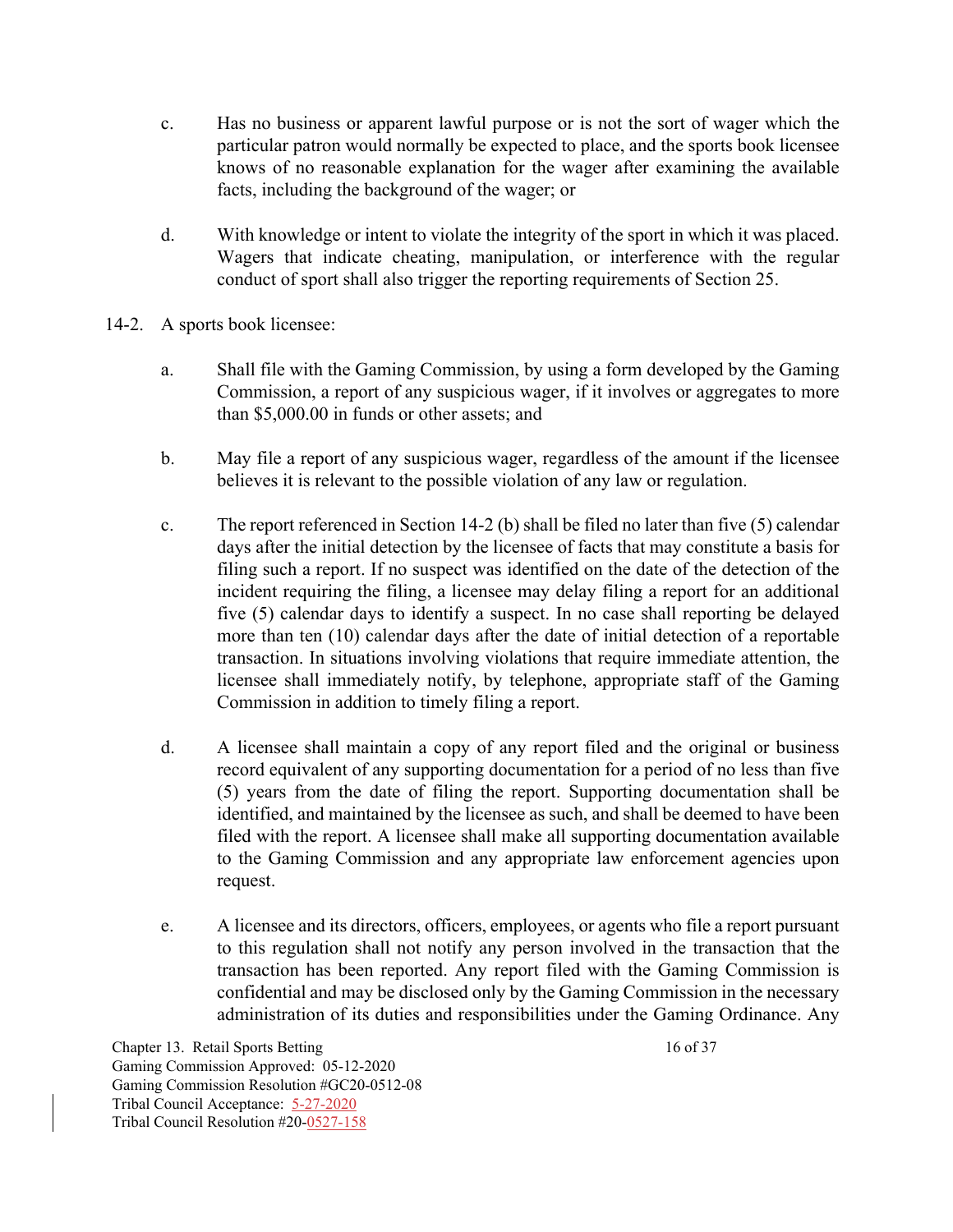report, whether written or oral, is absolutely privileged under the Gaming Ordinance and does not impose liability for defamation or constitute a ground for recovery in any civil action.

#### **Section 15. Sports Betting Communication Technology**

- 15-1. Before installing or permitting the installation of any communications technology on the premises of a sports book, the sports book shall notify the Gaming Commission in writing of the location and number or other identifier of each communications technology and shall obtain the written approval of the Gaming Commission for each communications technology. The Gaming Commission may condition the approval in any manner they deem appropriate.
- 15-2. Before a sports book accepts any wagering communications, the sports book must obtain the written approval of the Gaming Commission to accept such wagering communications and wagering instructions, and thereafter use only the communications technology approved for that purpose. The sports book must obtain written permission from the Gaming Commission by July 1st of each calendar year to continue using the communications technology.
- 15-3. As a condition to the granting of the privilege of having communications technology upon the licensed premises, the sports book shall be deemed to have consented to the authority of the Gaming Commission to require the immediate removal of any communications technology from the licensed premises at any time without prior notice of hearing. After any such removal, the sports book may request a hearing as to whether or not circumstances may warrant the permanent revocation of the privilege of having communications technology upon the premises.
- 15-4. Upon the request of the Gaming Commission, a sports book shall provide a written consent for the Gaming Commission to examine and copy the records of any telephone, telegraph, or other communications company or utility that pertain to the operation of the sports book.

### **Section 16. Sports Betting by Electronic Means**

- 16-1. Notwithstanding any other provision of these regulations to the contrary, the Gaming Commission may authorize electronic wagering to be conducted within an approved gaming facility on mobile devices as approved by the Gaming Commission.
- 16-2. Approved mobile gaming requires, at a minimum, the following:

Chapter 13. Retail Sports Betting 17 of 37 Gaming Commission Approved: 05-12-2020 Gaming Commission Resolution #GC20-0512-08 Tribal Council Acceptance: 5-27-2020 Tribal Council Resolution #20-0527-158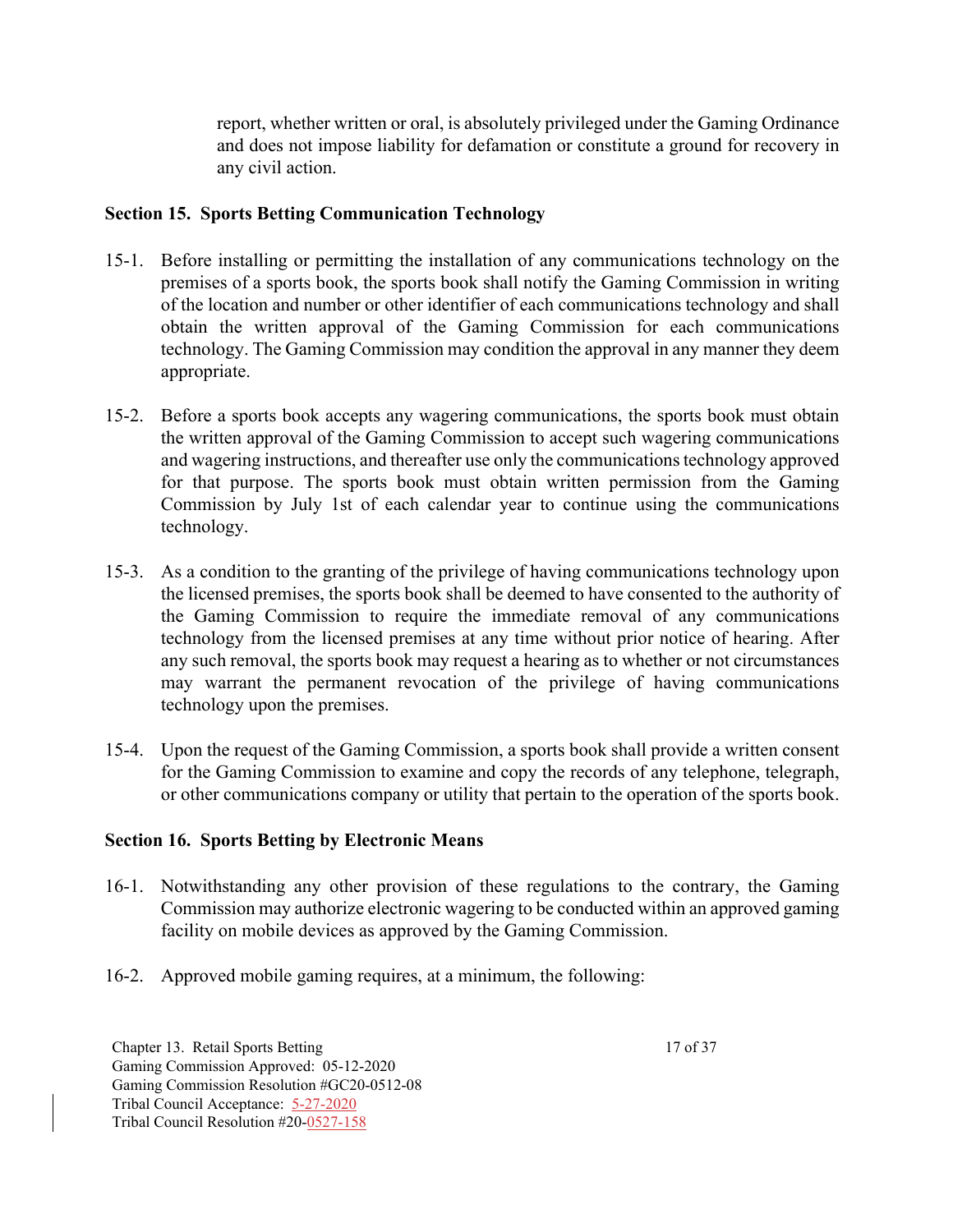- a. The patron shall establish a patron deposit account through the property where mobile gaming will be conducted, and an initial verification of the account must be done in person by a patron at the licensee's premises before the acceptance of any wager that will utilize mobile wagering;
- b. Mobile wagers shall only be placed by a patron who is physically located within the gaming facility; and
- c. The Gaming Commission authorizes the device application for mobile gaming; provided that the Gaming Commission may establish any additional or more stringent licensing and other regulatory requirements necessary for the proper implementation and conduct of mobile gaming as authorized herein.
- 16-3. For the purposes of this provision, the approved facility shall include any area located within the property boundaries of the gaming facility that the Gaming Commission determines is legal for gaming. This shall not include parking garages or parking areas of the gaming facility.
- 16-4. The Executive Director shall ascertain and ensure, pursuant to rules and regulations issued by the Gaming Commission to implement mobile gaming pursuant to this provision, that mobile gaming shall not extend outside of the property boundaries of the gaming facility authorized under the Facility License issued by the Gaming Commission.

### **Section 17. Accounting**

- 17-1. Each licensee shall prepare and maintain in a manner suitable to the Gaming Commission, complete and accurate accounting records which includes the amount wagered at each sports book, the gross revenue generated from wagers, and required taxes paid.
- 17-2. The gross gaming revenue "win" shall mean the net win from gaming activities conducted by a gaming enterprise, which is the difference between gaming wins and losses before deducting costs and expenses, determined in accordance with GAAP.

### **Section 18. Global Risk Management**

18-1. A sports book engaging in global risk management may provide direction, management, consultation, and/or instruction to the operator of a wagering sports book located in a permissible jurisdiction concerning:

Chapter 13. Retail Sports Betting 18 of 37 Gaming Commission Approved: 05-12-2020 Gaming Commission Resolution #GC20-0512-08 Tribal Council Acceptance: 5-27-2020 Tribal Council Resolution #20-0527-158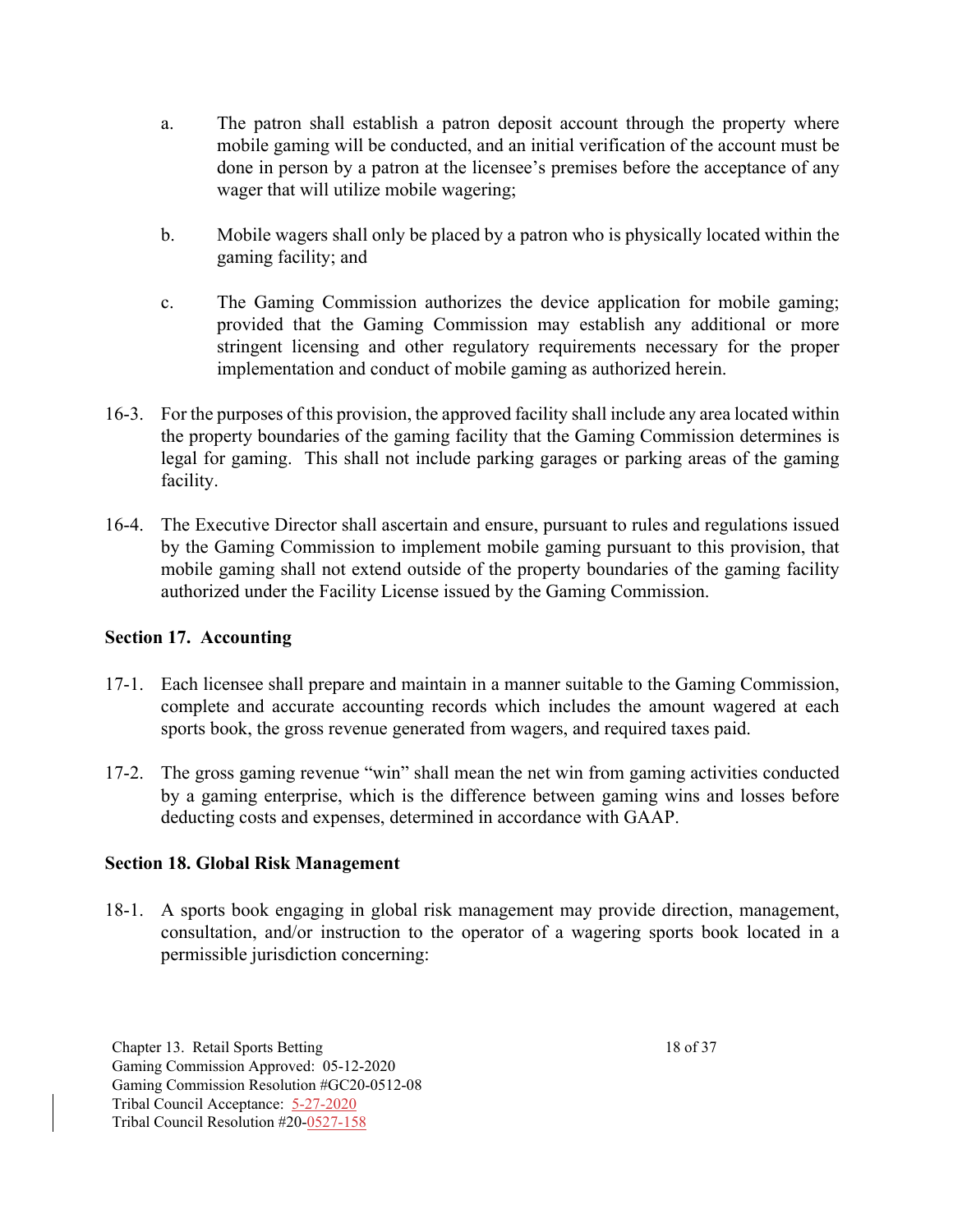- a. The management of risks associated with a wagering sports book for a race or sporting event or any other event for which the wagering sports book is permitted to accept wagers;
- b. The determination of where lines, point spreads, odds, or other activity relating to betting or wagering are initially set and the determination of whether to change such lines, point spreads, odds, or other activity relating to betting or wagering;
- c. Whether or not to accept or reject bets or wagers, to book bets or wagers, or to lay off bets or wagers;
- d. The use, transmittal, and accumulation of information and data for the purpose of providing global risk management; and
- e. Any other activity associated with a wagering sports book if approved in writing by the Gaming Commission prior to a book commencing direction, management, consultation, and/or instruction concerning the activity.
- 18-2. A sports book which intends to provide global risk management shall:
	- a. Enter into a written agreement to provide global risk management with any operator of a wagering sports book to which the book proposes to provide global risk management. A copy of such executed agreement with an operator of a wagering sports book located outside of Michigan shall be provided to the Gaming Commission no later than the date on which the sports book commences global risk management for the operator of the wagering sports book;
	- b. Provide details to the Gaming Commission regarding any permissible jurisdiction other than Michigan where the sports book intends to provide global risk management no later than the date on which the sports book commences global risk management in such permissible jurisdiction;
	- c. No later than the date on which a sports book commences global risk management, submit the sports book's systems of accounting and internal control utilized for global risk management to the Gaming Commission. Such systems must include provisions for complying with all federal laws and regulations; and
	- d. Provide such other information as the Gaming Commission may require concerning global risk management.

Chapter 13. Retail Sports Betting 19 of 37 Gaming Commission Approved: 05-12-2020 Gaming Commission Resolution #GC20-0512-08 Tribal Council Acceptance: 5-27-2020 Tribal Council Resolution #20-0527-158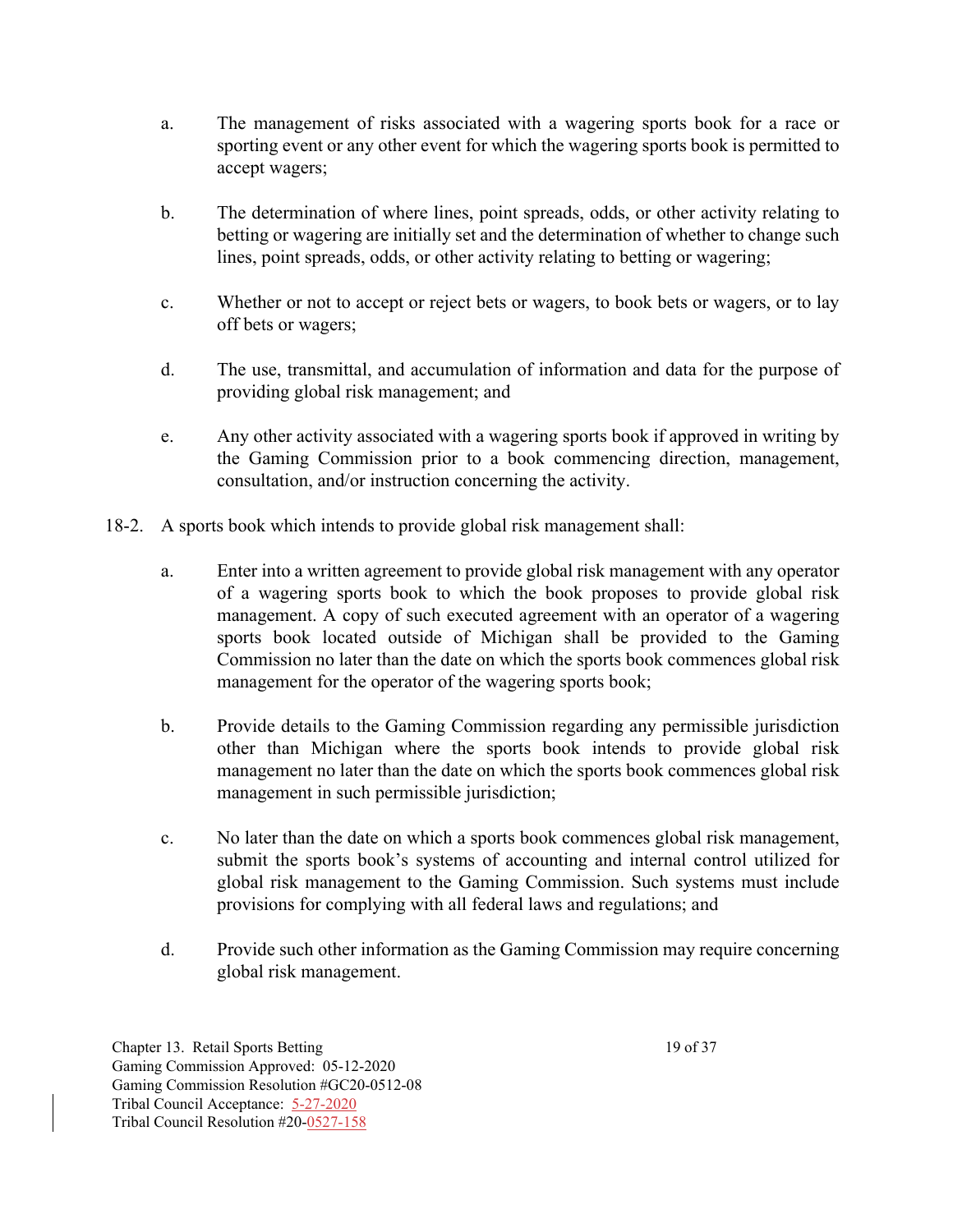#### **RETAIL SPORTS BETTING INTERNAL CONTROLS**

#### **Section 19. Internal Controls**

- 19-1. Provide for reliable accounting controls, including the standardization of forms and definition of terms to be utilized in the sports wagering operations.
- 19-2. Procedures, forms and, where appropriate, formulas to govern the following:
	- a. Calculation of hold percentages.
	- b. Revenue drops.
	- c. Expense and overhead schedules.
	- d. Complimentary services.
	- e. Cash-equivalent transactions.
- 19-3. Job descriptions and the system of personnel and chain of command, establishing a diversity of responsibility among employees engaged in sports wagering operations, including employees of a sports book and identifying primary and secondary management and supervisory positions for areas of responsibility.
- 19-4. Procedures for the registration of patrons and establishment of patron wagering accounts, including a procedure for authenticating the age, identity and physical address of an applicant for a patron wagering account and whether the applicant is a person prohibited from establishing or maintaining an account under applicable laws or regulations.
- 19-5. Procedures for terminating a registered patron's wagering account and the return of any funds remaining in the patron wagering account to the registered patron.
- 19-6. Procedures for suspending or terminating a dormant patron wagering account and the return of any funds remaining in the dormant sports wagering account to the registered patron.
- 19-7. Procedures for the logging in and authentication of a registered patron in order to enable the patron to commence sports wagering and the logging off of the registered patron when the patron has completed play, including a procedure to automatically log a registered patron out of the patron's sports wagering account after a specified period of inactivity.

Chapter 13. Retail Sports Betting 20 of 37 Gaming Commission Approved: 05-12-2020 Gaming Commission Resolution #GC20-0512-08 Tribal Council Acceptance: 5-27-2020 Tribal Council Resolution #20-0527-158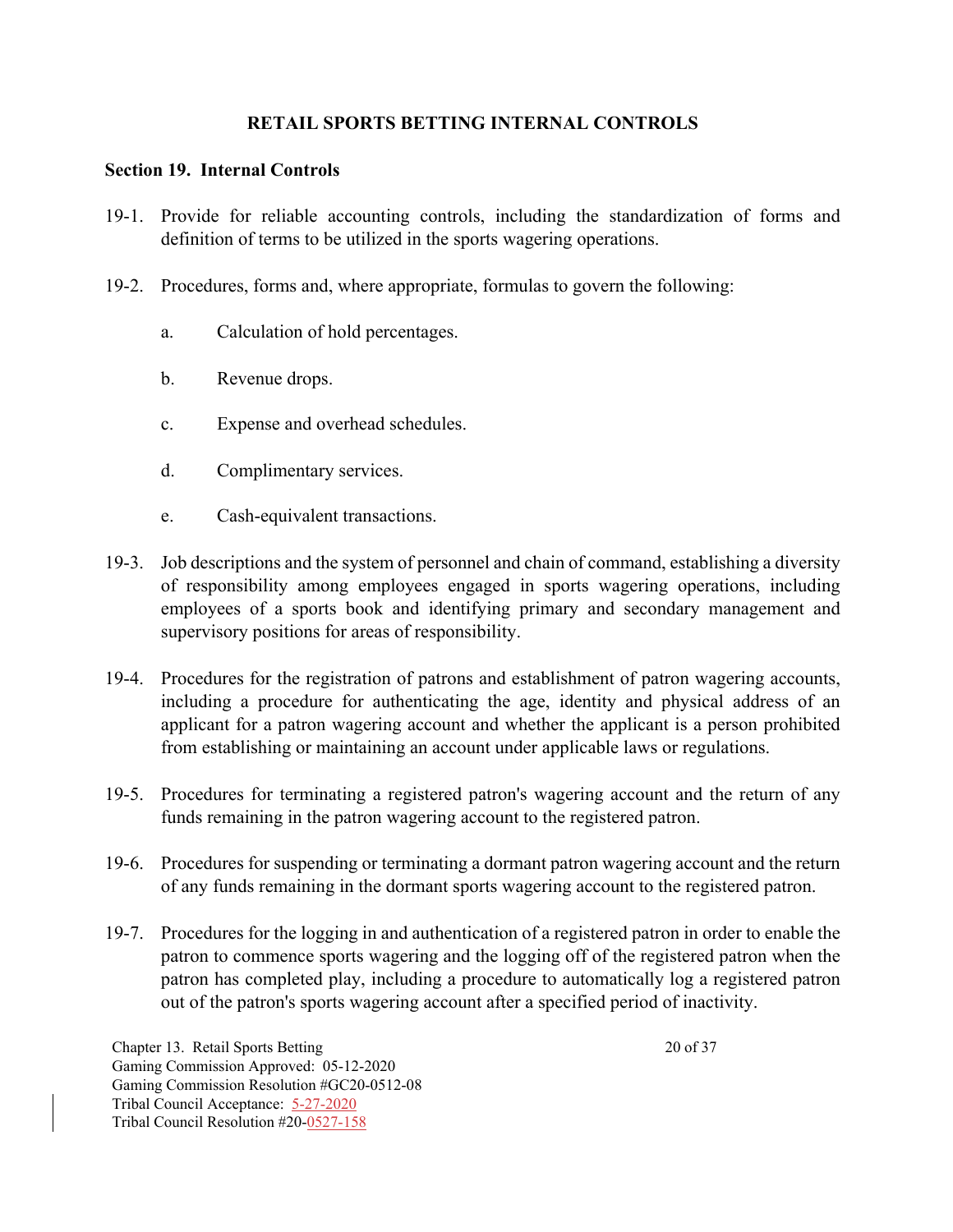- 19-8. Procedures for the crediting and debiting of a registered patron's wagering account.
- 19-9. Procedures for cashing checks, receiving electronic negotiable instruments and for redeeming cash equivalents.
- 19-10. Procedures for withdrawing funds from a patron deposit account by the registered patron.
- 19-11. Procedures for the protection of registered patrons' funds, including the segregation of a registered patron's funds from operating funds of the sports betting operator.
- 19-12. Procedures for recording transactions pertaining to sports wagering.
- 19-13. Procedures for the security and sharing of personal identifiable information of a registered patron, funds in a sports wagering account and other information as required by the Gaming Commission. The procedures shall include the means by which a sports book will provide notice to a registered patron related to the sharing of personal identifiable information.
- 19-14. Procedures and security for the calculation and recordation of revenue.
- 19-15. Procedures for the security of sports wagering devices and associated equipment.
- 19-16. Procedures for the utilization and security of mobile application(s).
- 19-17. Procedures and security standards as to receipt, handling and storage of sports wagering devices and associated equipment.
- 19-18. Procedures and security standards to protect and respond to suspected or actual hacking or tampering by any person with the sports betting operator's mobile application, sports wagering devices and associated equipment.
- 19-19. Procedures to verify each registered patron's physical location each time a registered patron logs into his/her sports wagering account and at appropriate intervals thereafter as determined by the Gaming Commission.
- 19-20. Procedures and appropriate measures implemented to deter, detect and, to the extent possible, to prevent cheating, including collusion, and use of cheating devices, including the use of software programs that make wagers according to algorithms.

Chapter 13. Retail Sports Betting 21 of 37 Gaming Commission Approved: 05-12-2020 Gaming Commission Resolution #GC20-0512-08 Tribal Council Acceptance: 5-27-2020 Tribal Council Resolution #20-0527-158 19-21. Procedures to govern emergencies, including suspected or actual cyber-attacks, hacking or tampering with the sports wagering website, sports wagering devices, and associated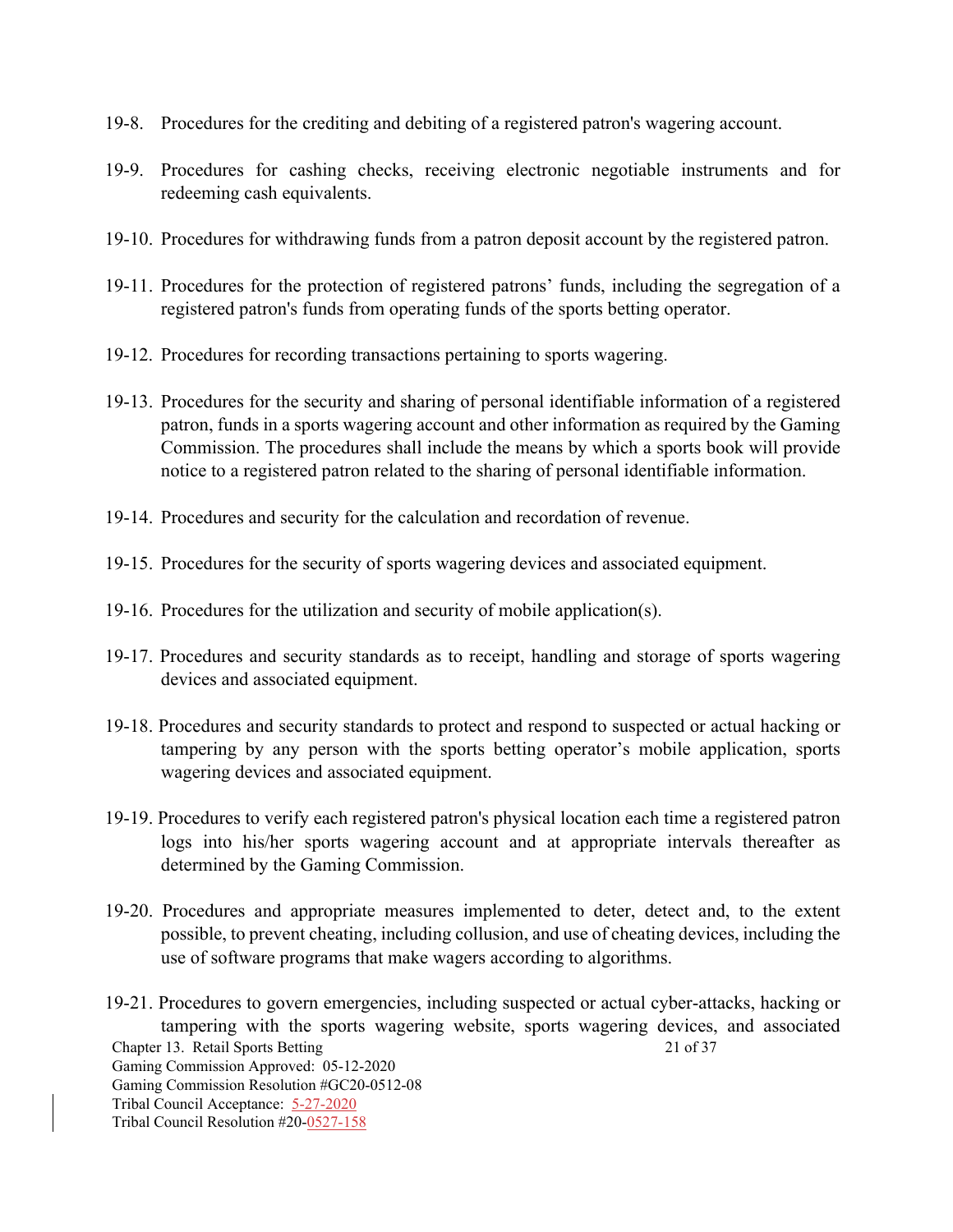equipment. The procedures shall include the process for the reconciliation or repayment of a registered patron's sports wagering account.

- 19-22. The submission required under Section 19-1 and Section 19-2 shall include a detailed description of the sports betting operator administrative and accounting procedures related to sports wagering, including its written system of internal controls. Each written system of internal controls shall include:
	- a. An organizational chart depicting appropriate functions and responsibilities of employees involved in sports wagering.
	- b. A description of the duties and responsibilities of each position shown on the organizational chart.
	- c. The record retention policy of the sports betting operator.
	- d. The procedure to be utilized to ensure that money generated from the conduct of sports wagering is safeguarded and accounted for.
	- e. Procedures to ensure that recorded accountability for assets is compared with actual assets at intervals required by the Gaming Commission and appropriate action is taken with respect to discrepancies.
	- f. Procedures to be utilized by an employee of a sports betting operator in the event of a malfunction of sports wagering devices and associated equipment used in the conduct of sports wagering.
	- g. Procedures to be utilized by the sports betting operator to prevent persons under the age of eighteen (18), self-excluded or involuntary excluded individuals, and patrons outside the gaming facility from engaging in sports betting.
	- h. Other items the Gaming Commission may request in writing to be included in the internal controls.
- 19-23. Prior to authorizing a sports betting operator to commence the conduct of sport wagering, the Gaming Commission shall review and approve the system of internal controls, security protocols and audit protocols submitted under this chapter to determine whether they conform to the requirements of this chapter and whether they provide adequate and effective controls for the conduct of sports wagering.

Chapter 13. Retail Sports Betting 22 of 37 Gaming Commission Approved: 05-12-2020 Gaming Commission Resolution #GC20-0512-08 Tribal Council Acceptance: 5-27-2020 Tribal Council Resolution #20-0527-158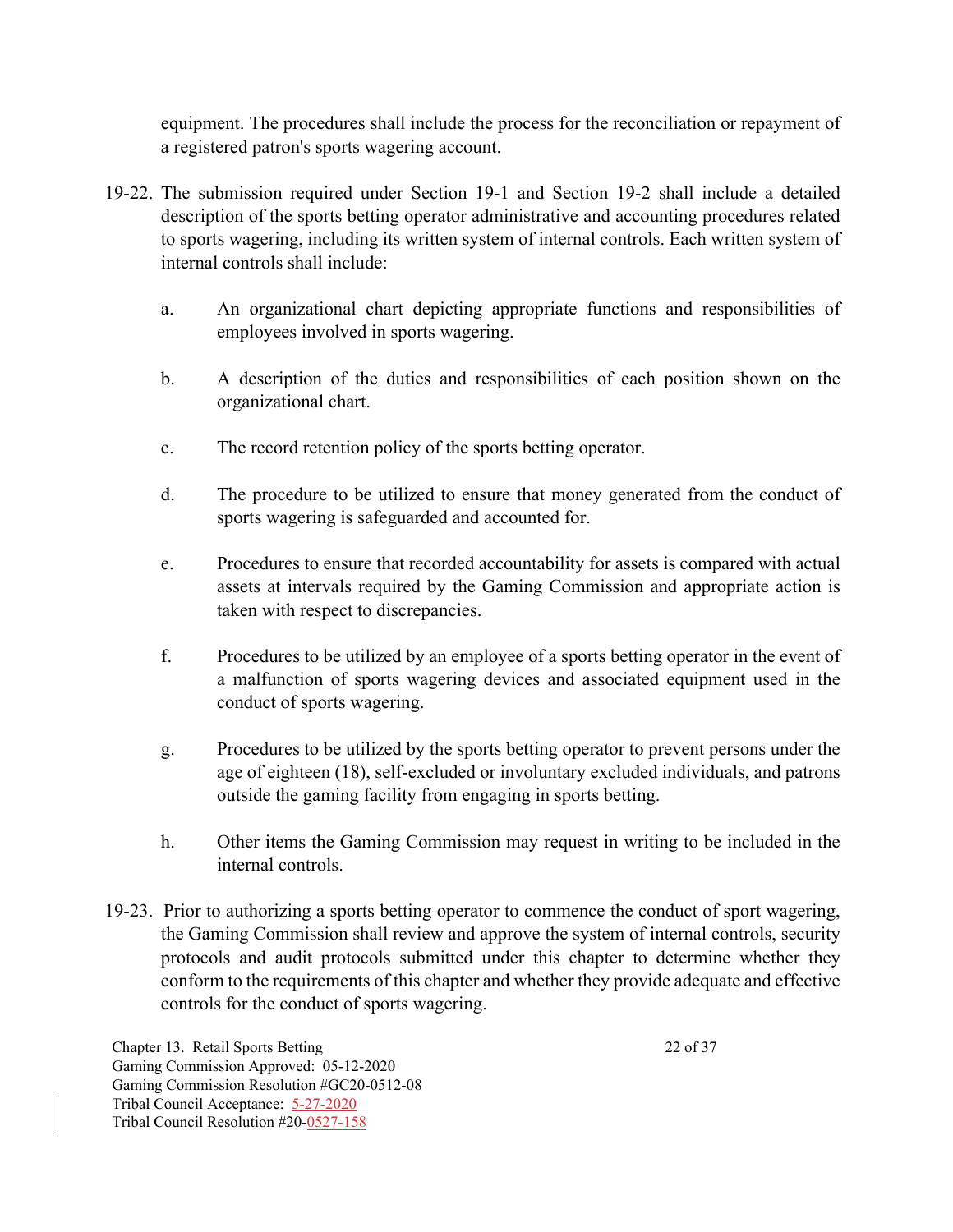- 19-24. If a sports betting operator intends to make a change or amendment to its system of internal controls, it shall submit the change or amendment electronically to the Gaming Commission, in a manner prescribed by the Gaming Commission. The sports betting operator may implement the change or amendment upon receipt of written notice approving the change or amendment in accordance with this chapter or written notice from the Gaming Commission rejecting the change or amendment.
- 19-25. If the Gaming Commission preliminarily determines that a procedure in a submission contains an insufficiency likely to negatively affect the integrity of sports waging or the control of revenue generated from sports wagering, the Gaming Commission, by written notice to the sports betting operator, will:
	- a. Specify the nature of the insufficiency and, when possible, an acceptable alternative procedure.
	- b. Direct that any internal controls at issue not be implemented until approved under this chapter.
	- c. Examples of submissions that may contain an insufficiency likely to negatively affect the integrity of sports wagering may include, but are not limited to, the following:
		- 1. Submissions that fail to provide information sufficient to permit the review of sports wagering activities by the Gaming Commission.
		- 2. Submissions that fail to provide for the segregation of incompatible functions so that no employee is in a position to both commit an error or perpetrate a fraud and to conceal the error or fraud in the normal course of the employee's duties.
		- 3. Submissions that do not include forms or other materials referenced in the submission or required under the regulation.
		- 4. Submissions that would implement operations or accounting procedures not authorized by this Regulation.
- 19-26. Whenever a change or amendment has been approved under this regulation, the sports betting operator may submit a revised change or amendment within thirty (30) calendar days of receipt of the written notice from the Gaming Commission. The sports betting operator

Chapter 13. Retail Sports Betting 23 of 37 Gaming Commission Approved: 05-12-2020 Gaming Commission Resolution #GC20-0512-08 Tribal Council Acceptance: 5-27-2020 Tribal Council Resolution #20-0527-158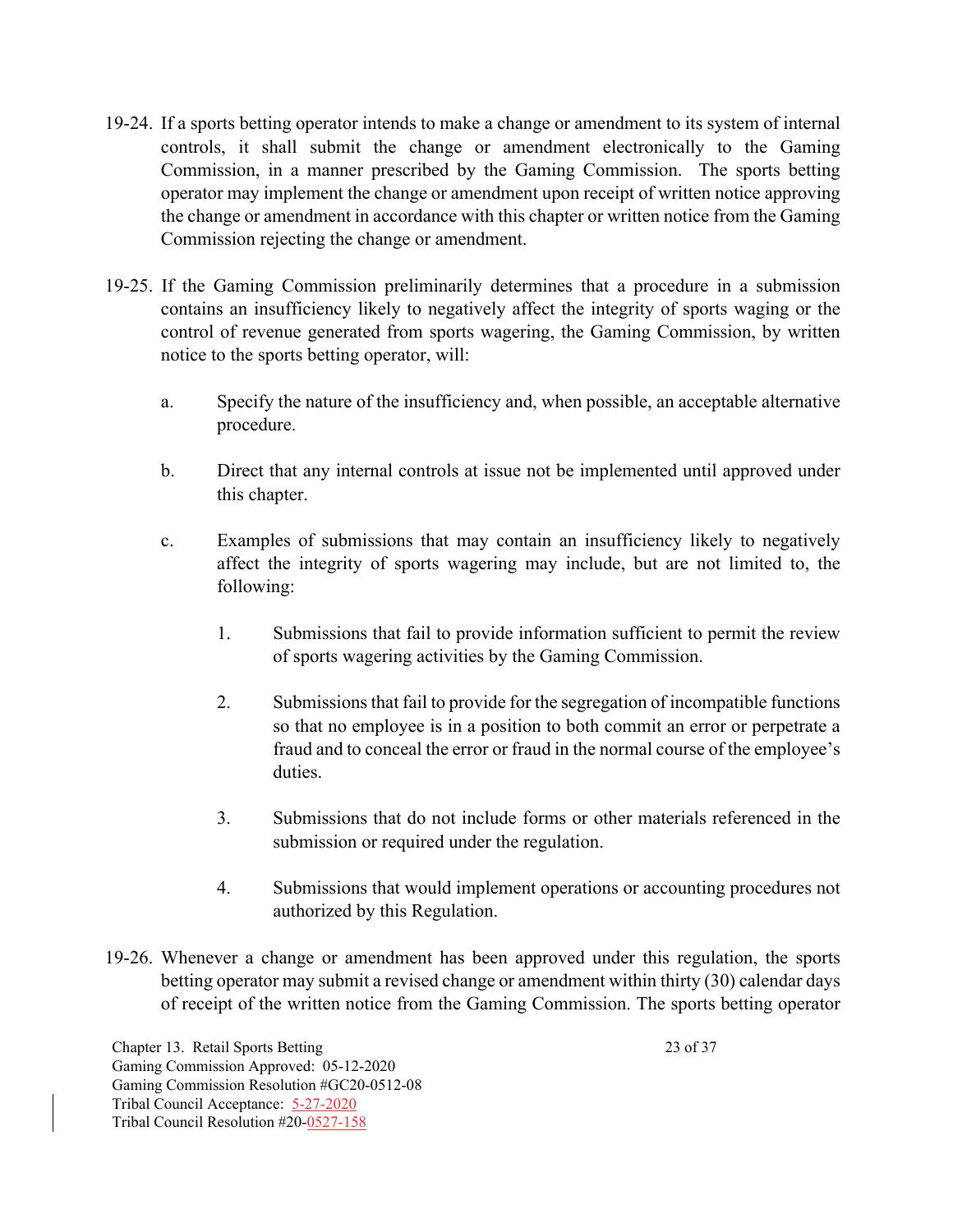may implement the revised change or amendment upon receipt of written notice of approval from the Gaming Commission.

19-27. A sports betting operator shall submit to the Gaming Commission a catalog of the type of events that it intends to accept wagers on as well as the type of wagers it intends to accept. A sports betting operator shall notify the Gaming Commission of any changes to the catalogue at least five (5) calendar days in advance of implementation of such changes. A sports betting operator must maintain a catalogue of all prior and current events and the types of wagers it offered on such events.

### **Section 20. Terms and Conditions Requirements**

- 20-1. Nothing in this section shall be interpreted to prohibit retail sports book from accepting anonymous sports wagers at self-service kiosks or point of sale terminals.
- 20-2. A sports betting operator shall develop terms and conditions for sports wagering which shall be included in the internal controls. The terms and conditions and any changes thereto must be acknowledged by the patron and the acknowledgment must be date and time-stamped by the sports wagering system.
- 20-3. The terms and conditions must address all aspects of the sports wagering operation, including but not limited to, the following:
	- a. Name of the party or parties with whom the patron is entering into a contractual relationship, including any sports betting operator.
	- b. Patrons' consent to have the sports betting operator confirm the patron's age and identity.
	- c. Rules and obligations applicable to the patron other than rules of sports wagering including, but not limited to:
		- 1. Prohibition from allowing any other person to access or use his/her sports wagering account.
		- 2. Prohibition from engaging in sports wagering activity, unless the patron is physically located within the gaming facility.

Chapter 13. Retail Sports Betting 24 of 37 Gaming Commission Approved: 05-12-2020 Gaming Commission Resolution #GC20-0512-08 Tribal Council Acceptance: 5-27-2020 Tribal Council Resolution #20-0527-158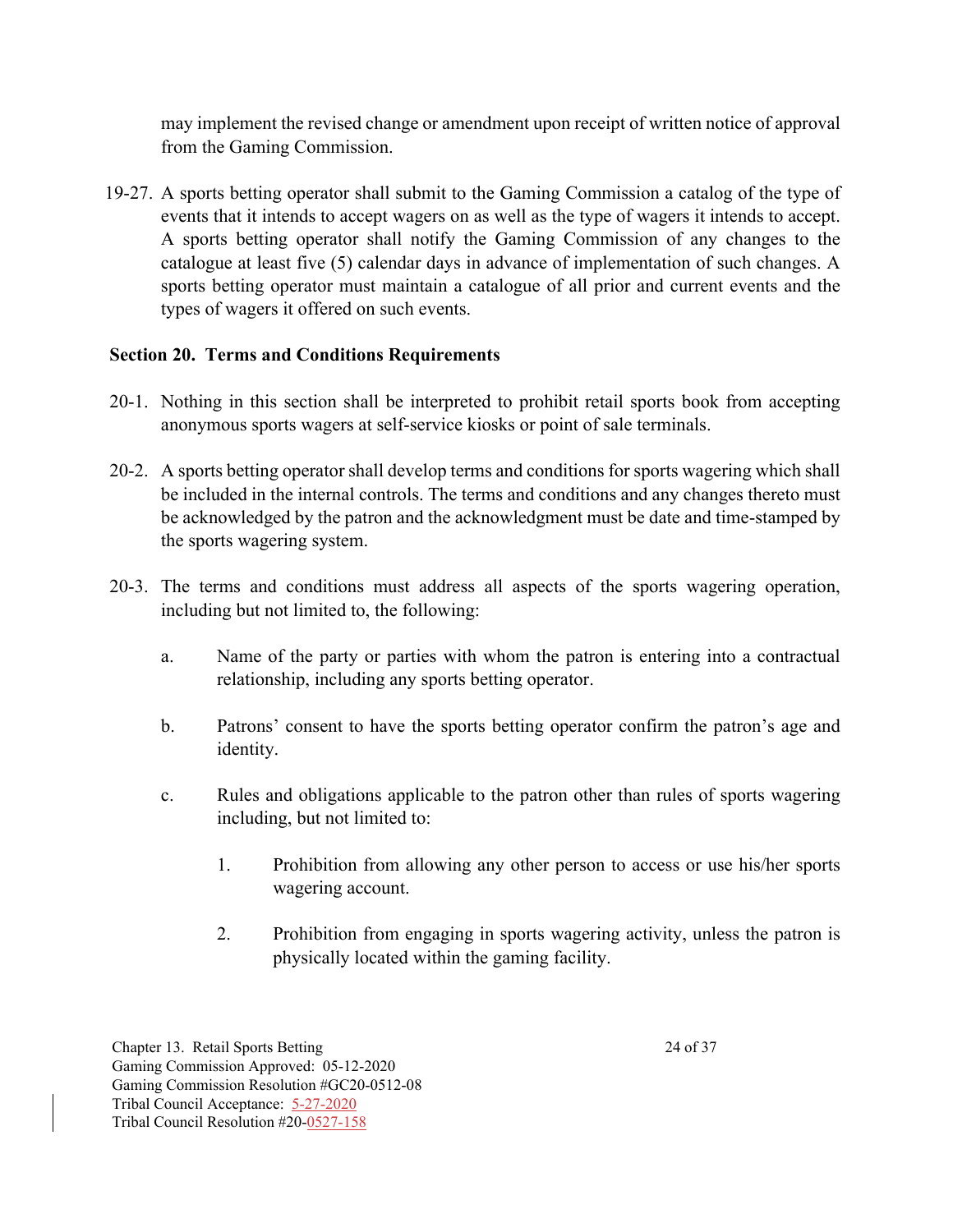- 3. Consent to the monitoring and recording by the sports betting operator and/or the Gaming Commission of any wagering communications and geographic location information.
- 4. Consent to the jurisdiction of the Little River Band of Ottawa Indians to resolve any disputes arising out of sports wagering.
- 5. Prohibition against utilizing automated computerized software or other equivalent mechanism to engage in sports wagering.
- 6. Full explanation of all fees and charges imposed upon a patron related to sports wagering transactions.
- 7. Availability of account statements detailing patron account activity.
- 8. Privacy policies, including information access and use of customer data.
- 9. Legal age policy, including a statement that it is a criminal offense to allow a person who is under the age of eighteen (18) to participate in sports wagering and a patron who does so shall be prohibited from participating in sports wagering.
- 10. Notification that if the patron's sports wagering account remains dormant for a period of one (1) year any funds remaining on deposit and any pending wagers may be forfeited pursuant to applicable Tribal, federal, and state laws.
- 11. Patron's right to set responsible gaming limits and self-exclude.
- 12. Patron's right to suspend his/her sports wagering account for a period of no less than seventy-two (72) hours.
- 13. Actions that will be taken in the event a patron becomes disconnected from the sports wagering system during active betting.
- 14. Notice that a malfunction voids all transactions.
- 15. Estimated time-period for withdrawal of funds from the patron deposit account.

Chapter 13. Retail Sports Betting 25 of 37 Gaming Commission Approved: 05-12-2020 Gaming Commission Resolution #GC20-0512-08 Tribal Council Acceptance: 5-27-2020 Tribal Council Resolution #20-0527-158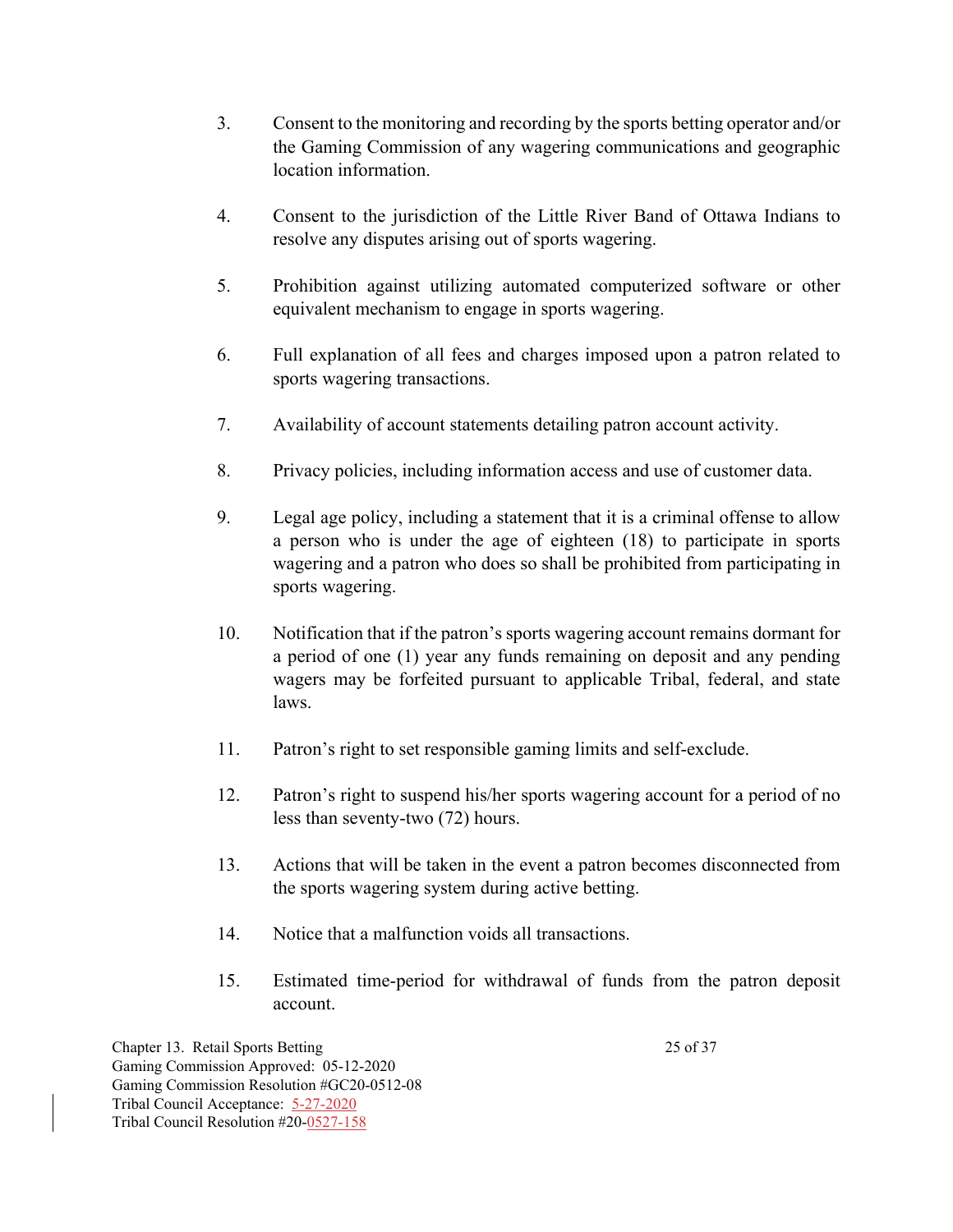- 16. Detailed information regarding compulsive and problem gaming and selfexclusion to be displayed on a patron protection page.
- 17. Method for changing or retrieving a password or other approved access security feature and the ability to choose "strong authentication" log in protection.
- 18. Method for filing a complaint with the sports betting operator and method for filing with the Gaming Commission an unresolved complaint after all reasonable means to resolve the complaint with the sports betting operator have been exhausted in accordance to Gaming Commission Regulation – Chapter 9.
- 19. Method for obtaining a copy of the terms and conditions agreed to when establishing a patron deposit account.
- 20. Method for the patron to obtain account and wagering history from the sports betting operator.
- 21. Notification of Federal prohibitions and restrictions regarding sports wagering activity, specifically, any limitations upon sports wagering activity as set forth in 18 U.S.C. §§ 1084 et seq. (The Wire Act) and 31 U.S.C. §§ 3163 through 3167 (UIEGA). The notice shall explicitly state that it is a federal offense for persons physically located outside of the gaming facility to engage in sports wagering activity through a sports betting operator, unless explicitly authorized by state or federal law.
- 22. Any other information as required by the Gaming Commission.

### **Section 21. Information to be Displayed/Provided**

- 21-1. A sports betting operator shall provide for the prominent display of the following information at the sports wagering onsite sports book:
	- a. The full name of the sports betting operator and, as applicable, the sports betting operator and address from which it carries on business.
	- b. The Facility License issued by the Gaming Commission.
	- c. A statement that persons under the age of eighteen (18) are not permitted to engage in sports wagering.

Chapter 13. Retail Sports Betting 26 of 37 Gaming Commission Approved: 05-12-2020 Gaming Commission Resolution #GC20-0512-08 Tribal Council Acceptance: 5-27-2020 Tribal Council Resolution #20-0527-158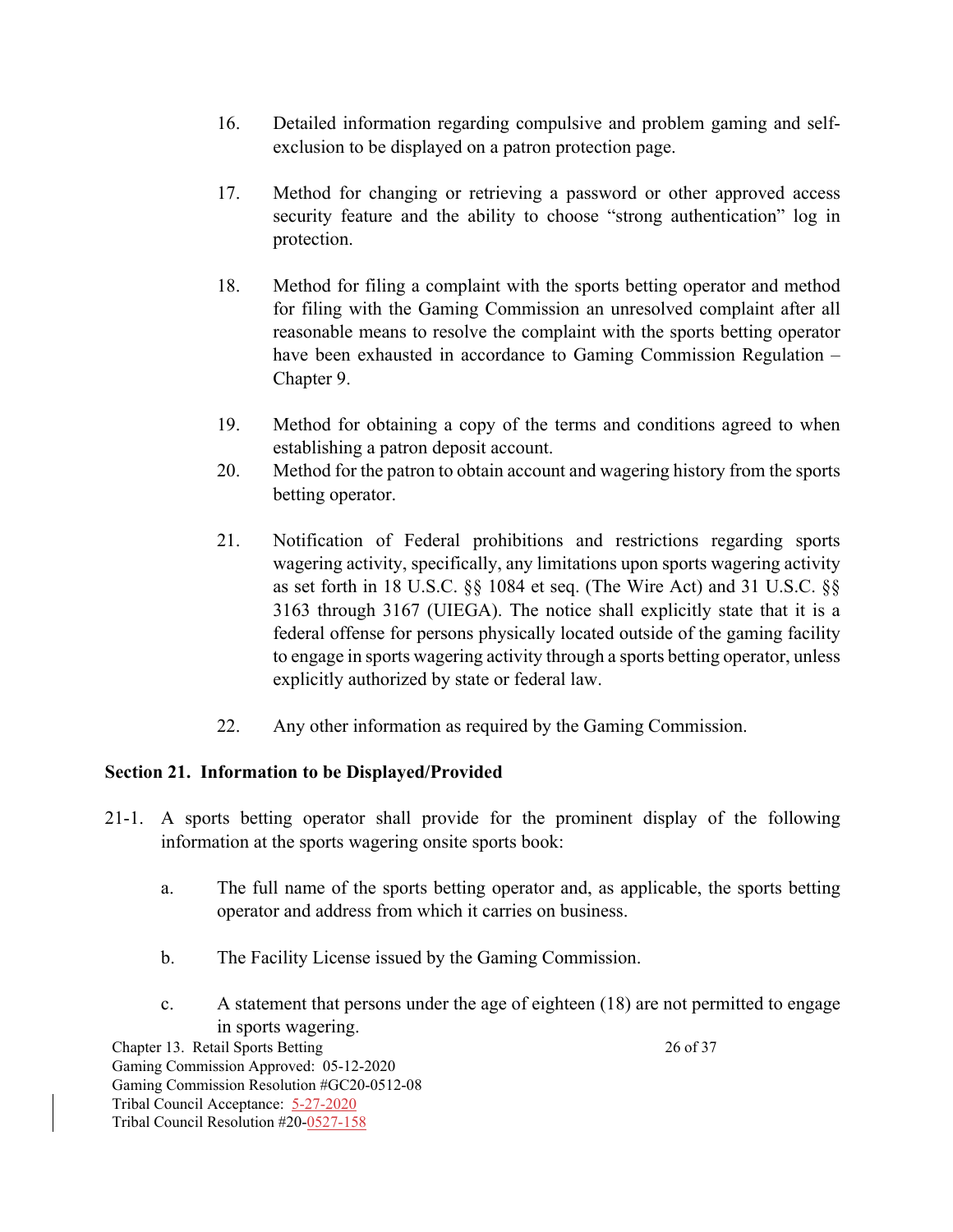### **Section 22. Segregation of Bank Accounts**

- 22-1. A sports betting operator shall maintain a bank account for patron's funds separate from all other operating accounts to ensure the security of funds held in the patron deposit accounts.
- 22-2. The balance maintained in this account shall be greater than or equal to the sum of the daily ending cashable balance of all patron deposit accounts and unpaid wagers.
- 22-3. A sports betting operator shall have unfettered access to all patron sports wagering account and transaction data to ensure the amount of funds held in its independent account is sufficient. A sports betting operator's Director of Finance shall file a monthly attestation with the Gaming Commission, unless otherwise directed by the Gaming Commission, that the funds have been safeguarded pursuant to this section.

# **Section 23. Sports Betting Operator's Organization**

- 23-1. A sports betting operator's systems of internal controls must include organization charts depicting segregation of functions and responsibilities and descriptions of the duties and responsibilities for each position shown on each organization chart. The sports betting operator shall be permitted, except as otherwise provided in this section, to tailor organizational structures to meet the needs or policies of a particular management philosophy. A sports betting operator's organization charts must provide for:
	- a. A system of personnel and chain of command which permits management and supervisory personnel to be held accountable for actions or omissions within their areas of responsibility.
	- b. The segregation of incompatible functions, duties and responsibilities so that no employee is in a position to both commit an error or perpetrate a fraud and to conceal the error or fraud in the normal course of the employee's duties.
	- c. The performance of all functions, duties and responsibilities in accordance with sound financial practices by qualified personnel.
	- d. The areas of responsibility which are not so extensive as to be impractical for an individual to monitor.
- Chapter 13. Retail Sports Betting 27 of 37 Gaming Commission Approved: 05-12-2020 Gaming Commission Resolution #GC20-0512-08 Tribal Council Acceptance: 5-27-2020 Tribal Council Resolution #20-0527-158 23-2. Each sports book shall employ or engage the services of a sports wagering manager, or similar employee, with experience and expertise in the operations of a sports book.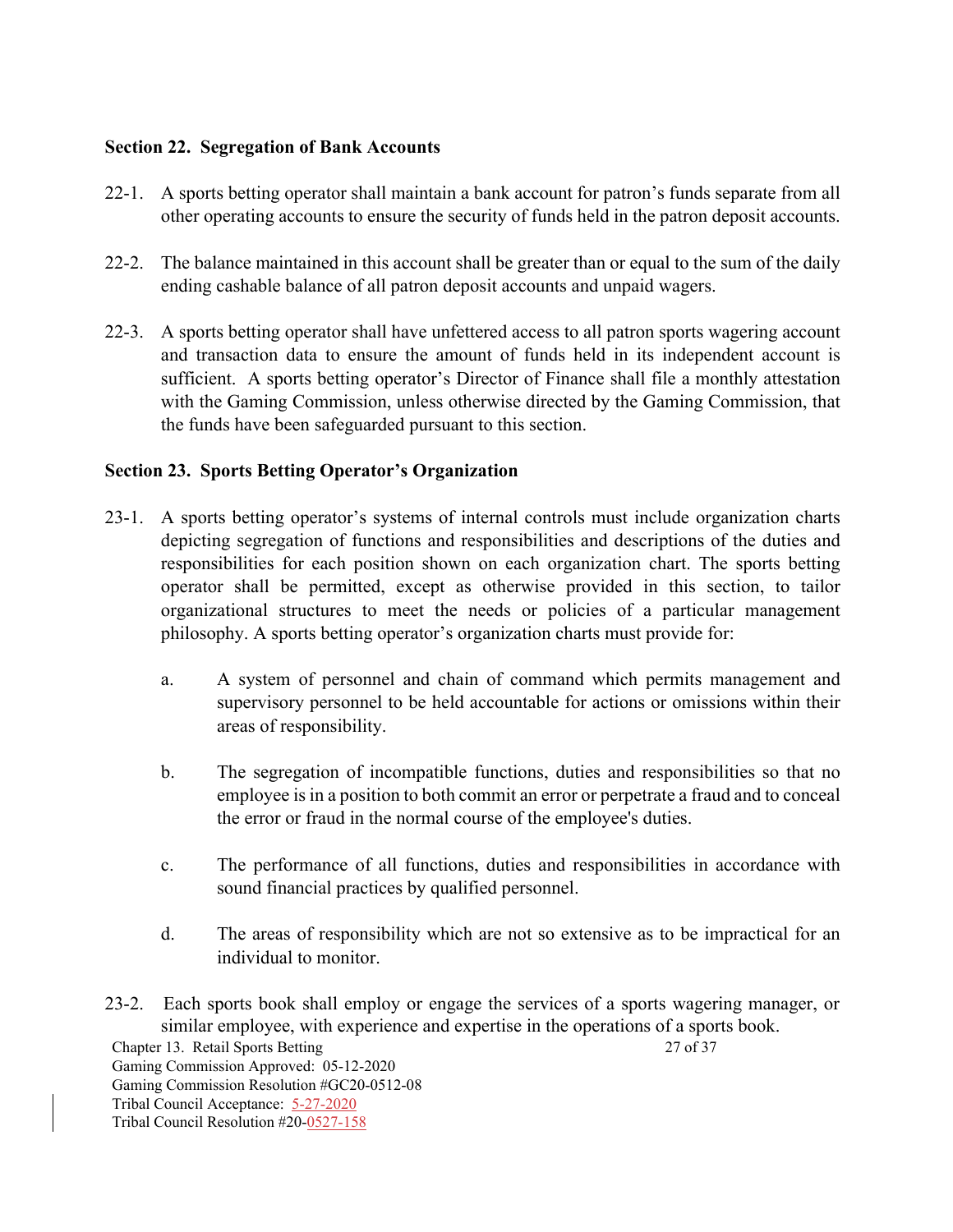- 23-3. In addition to other positions required as part of a sports betting operator's internal controls, a sports betting operator must maintain an Information Technology Department supervised by an individual and licensed as a Primary Management Official who functions, for regulatory purposes, as the Information Technology Director. In addition, sports betting operator's must employ an Information Technology Security Officer and, if the operator offers sports through a mobile application, an Interactive Gaming Manager.
- 23-4. The Information Technology Director shall be responsible for compliance with the requirements of Gaming Commission Regulation – Chapter 11 – Section 8 (or as amended) as well as the integrity of all data, the quality, reliability, and accuracy of all computer systems and software used by the sports betting operator in the conduct of sports betting activities, whether such data and software are located within or outside operator's facility, including, without limitation, specification of appropriate computer software, hardware, and procedures for security, physical integrity, audit, and maintenance of:
	- a. Access codes and other computer security controls used to insure appropriately limited access to computer software and data.
	- b. Monitoring logs of user access, security incidents and unusual transactions.
	- c. Logs used to document and maintain the details of any hardware and software modifications.
	- d. Computer tapes, disks, or other electronic storage media containing data relevant to sports wagering operations.
	- e. Computer hardware, communications equipment and software used in the conduct of sports wagering.
- 23-5. The Information Technology Security Officer shall report to the Information Technology Director and be responsible for the following:
	- a. Maintaining access codes and other computer security controls used to insure appropriately limited access to computer software and data.
	- b. Reviewing logs of user access, security incidents, and unusual transactions.
	- c. Coordinating the development of the sports betting operator's information security policies, standards, and procedures.

Chapter 13. Retail Sports Betting 28 of 37 Gaming Commission Approved: 05-12-2020 Gaming Commission Resolution #GC20-0512-08 Tribal Council Acceptance: 5-27-2020 Tribal Council Resolution #20-0527-158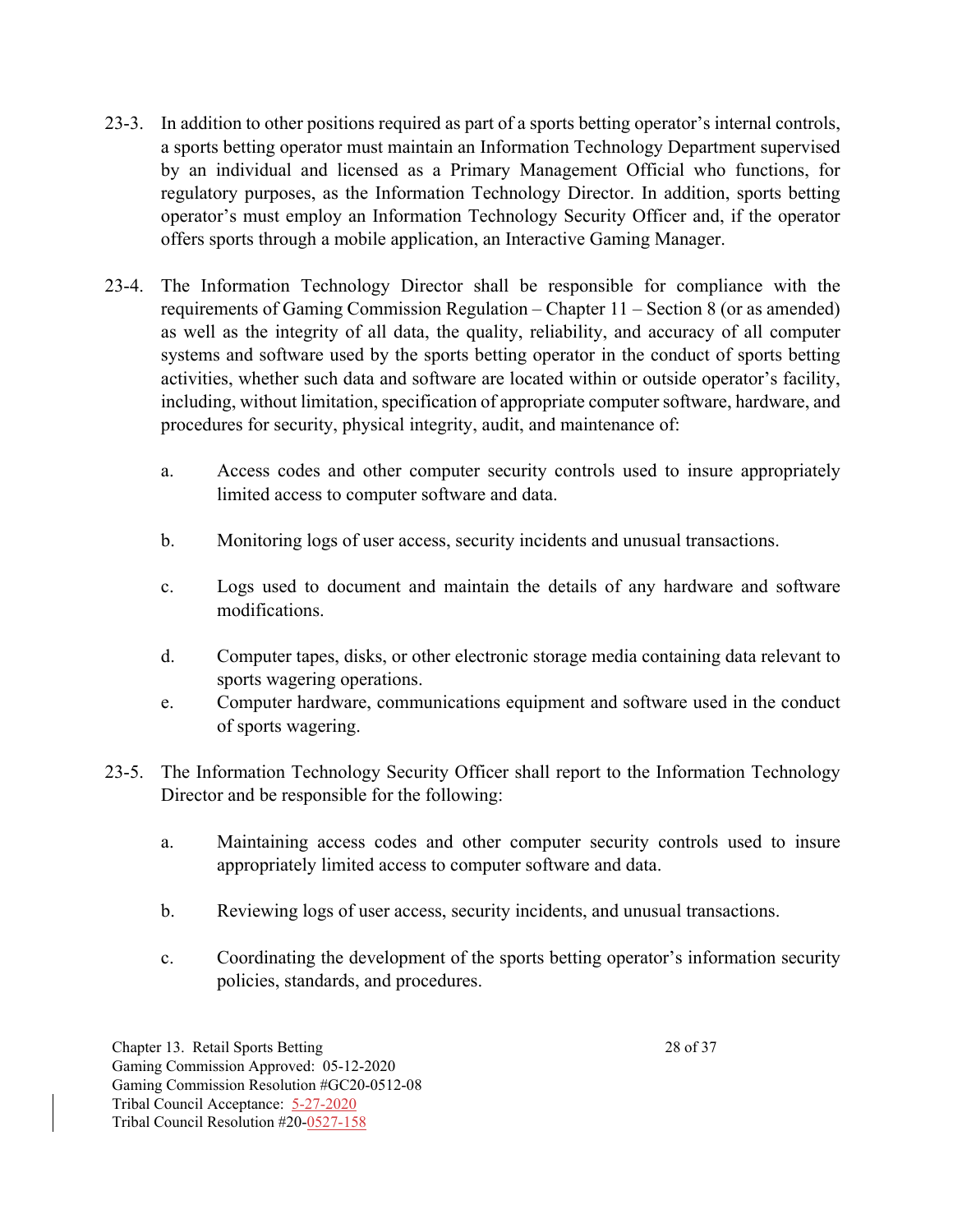- d. Coordinating the development of an education and training program on information security and privacy matters for employees and other authorized users.
- e. Ensuring compliance with all Tribal and federal information security policies and rules.
- f. Preparing and maintaining security-related reports and data.
- g. Working with internal and external audit personnel to ensure all findings are addressed in a timely and effective manner.
- h. Developing and implementing an Incident Reporting and Response System to address security breaches, policy violations, and complaints from external parties.
- i. Serving as the official contact for information security and data privacy issues, including reporting to law enforcement.
- j. Developing and implementing an ongoing risk assessment program that targets information security and privacy matters by identifying methods for vulnerability detection and remediation and overseeing the testing of those methods.
- k. Remaining current with the latest information technology security and privacy legislation, rules, advisories, alerts, and vulnerabilities to ensure the sports betting operator's security program and security software is effective.

### **Section 24. Risk Management**

- 24-1. A sports betting operator shall implement risk management procedures. Such procedures may be provided in-house or by an independent third party.
- 24-2. A sports betting operator's internal controls must contain a description of its risk management framework, including but not limited to:
	- a. Automated and manual risk management procedures.
	- b. User access controls for all sports book personnel.
	- c. Information regarding segregation of duties.
- Chapter 13. Retail Sports Betting 29 of 37 Gaming Commission Approved: 05-12-2020 Gaming Commission Resolution #GC20-0512-08 Tribal Council Acceptance: 5-27-2020 Tribal Council Resolution #20-0527-158 d. Information regarding fraud detection.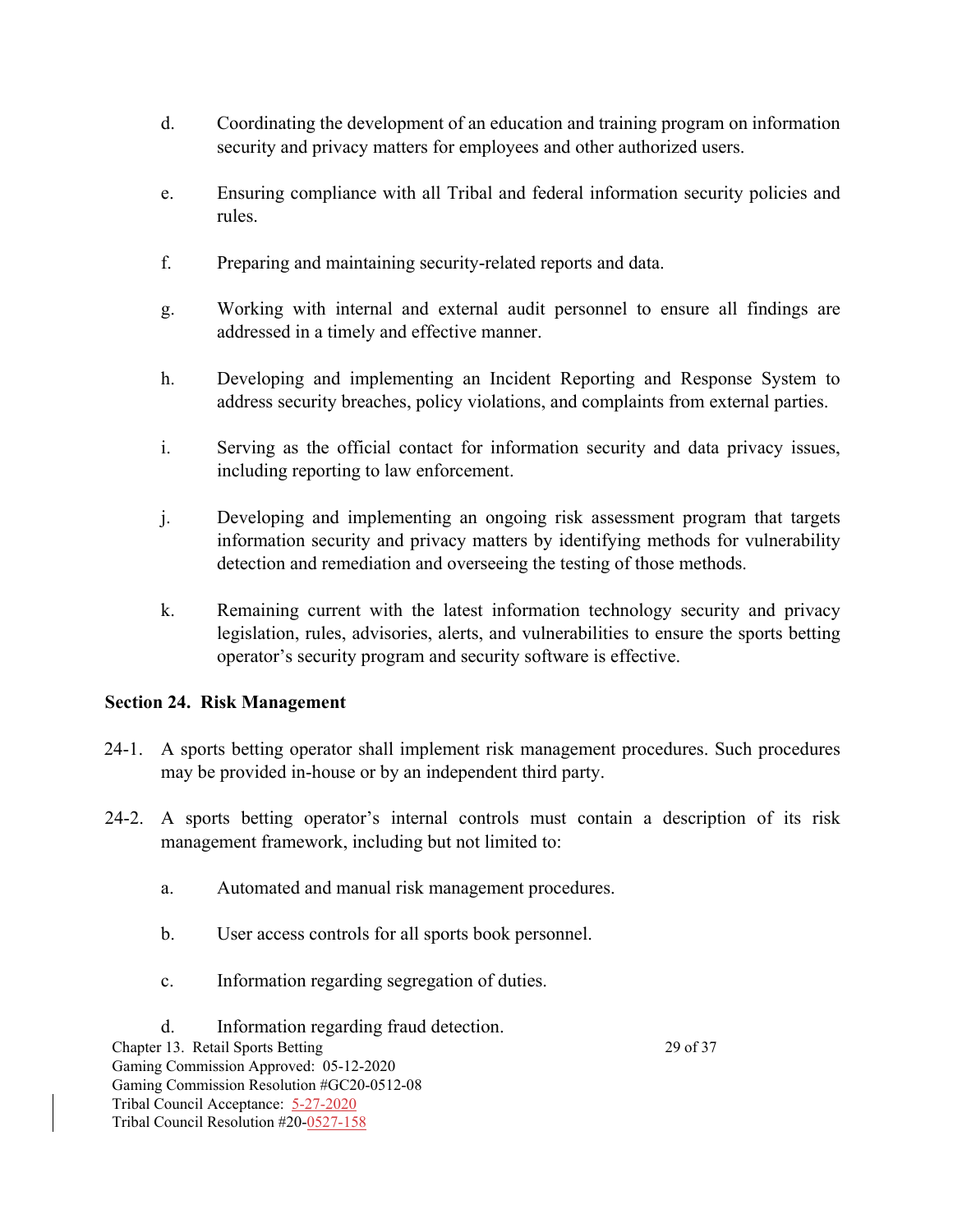- e. Controls ensuring regulatory compliance.
- f. Description of anti-money laundering compliance standards, that are compliant with Gaming Commission Regulation – Chapter 11 – Section 16 (or as amended) and the System of Internal Controls of the Little River Casino Resort.
- g. Description of all software applications that comprise the sports wagering system.
- h. Description of all types of wagers available to be offered by the sports wagering system.
- i. Description of all integrated third-party systems.
- j. Any other information required by the Gaming Commission.

# **Section 25. Integrity Monitoring**

- 25-1. A sports betting operator must implement integrity monitoring procedures. Such procedures may be provided in-house or by an independent third party.
- 25-2. A sports betting operator shall file as soon as reasonably possible, but in no case more than twelve (12) hours, an integrity alert report detailing the suspicious activity with:
	- a. Other sports wagering suppliers or sports betting operators.
	- b. The Gaming Commission.
	- c. Applicable sports governing bodies/leagues.
- 25-3. A sports betting operator must submit a quarterly report to the Gaming Commission detailing its integrity monitoring services and summarizing any unusual betting activity or other suspicious activity notifications issued during that time period.
- 25-4. A sports betting operator receiving a report of unusual betting activity or suspicious activity is permitted to suspend wagering on events related to the report and may only cancel related wagers pursuant to procedures previously approved by the Gaming Commission.
- 25-5. A sports betting operator must provide the Gaming Commission with access to its integrity monitoring system which shall provide at a minimum:

Chapter 13. Retail Sports Betting 30 of 37 Gaming Commission Approved: 05-12-2020 Gaming Commission Resolution #GC20-0512-08 Tribal Council Acceptance: 5-27-2020 Tribal Council Resolution #20-0527-158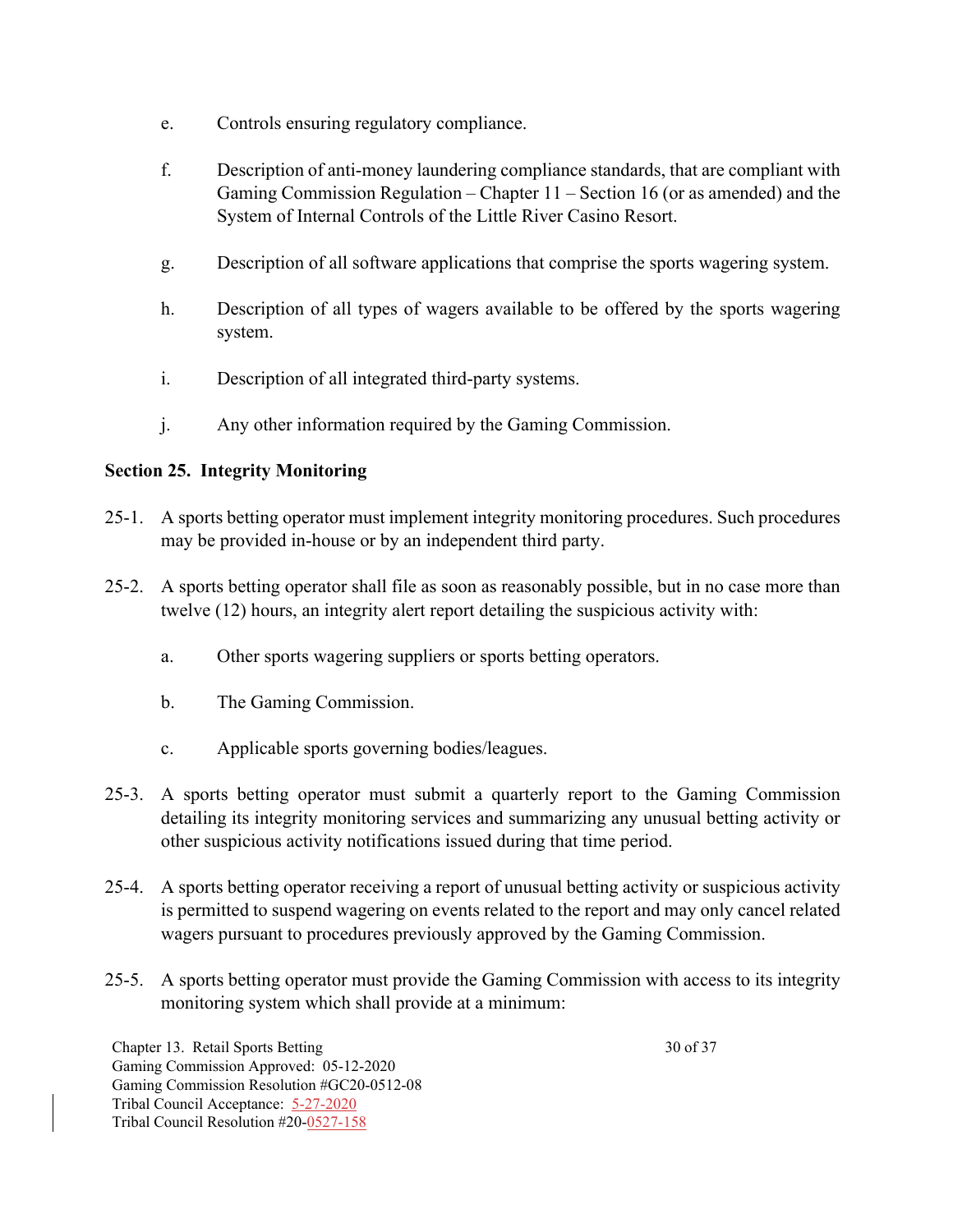- a. All reports of unusual betting activity.
- b. If the activity was determined to be suspicious.
- c. The actions taken by the sports betting operator.
- 25-6. Licensees shall adopt approved internal controls to identify wagers which may indicate cheating, manipulation, interference with the regular conduct of sport, or violations of the integrity of any sport on which wagers were made.
- 25-7. If a licensee receives notice of suspicious activity at another property, they must respond within twelve (12) hours to confirm or deny similar betting trends and activity.
- 25-8. In the event of generating or receiving an alert, the licensees affected shall maintain all relevant information regarding the bet and the bettor.
- 25-9. Information contained in alerts may be shared with law enforcement, sports governing bodies, or other entities as deemed necessary by the Executive Director to maintain the integrity of wagering at the Little River Casino Resort. A licensee and its directors, officers, employees, or agents shall maintain the confidentiality of information provided the licensee, unless disclosure is required by the Gaming Commission or court order.
- 25-10. The Gaming Commission may impose any additional conditions reasonably necessary on a licensee to address risks to the integrity of sport and sports betting.

#### **Section 26. Records/Data Retention Requirements**

26-1. Sports books shall create and maintain the records and reports required by this regulation in such manner and using such forms as the Gaming Commission may require or approve. The Gaming Commission may require sports books to create and maintain such other records and reports as are necessary or convenient for strict regulation of sports books. Except as otherwise provided in this regulation, sports books shall preserve the records required by this regulation for no less than five (5) years after they are made.

#### **Section 27. Required Reports**

27-1.Nothing in this section shall be interpreted to prohibit onsite sports book from accepting anonymous sports wagers at self-service kiosks or point of sale terminals. Such wagers should be included in the required reports detailed in this section and identified as "anonymous patron" or a similar identifier.

Chapter 13. Retail Sports Betting 31 of 37 Gaming Commission Approved: 05-12-2020 Gaming Commission Resolution #GC20-0512-08 Tribal Council Acceptance: 5-27-2020 Tribal Council Resolution #20-0527-158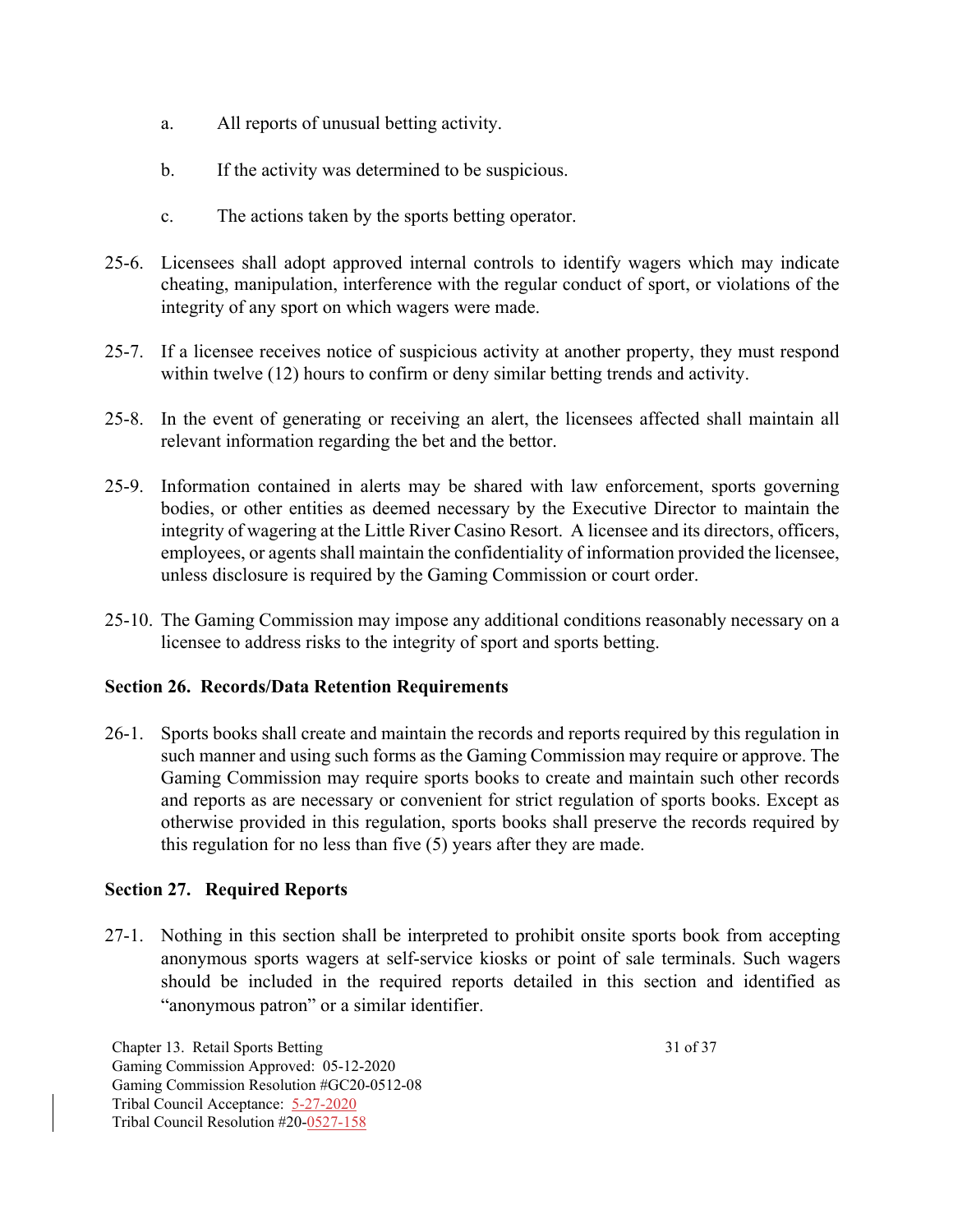- 27-2. A sports betting operator must generate reports specific to its sports wagering operations as specified by the Gaming Commission that shall include, at a minimum:
	- a. The report title.
	- b. The date or time period of activity, or description "as of" a point in time.
	- c. The date and time the report was generated.
	- d. Page numbering, indicating the current page and total number of pages.
	- e. Subtotals and grand totals as required by the Gaming Commission.
	- f. A description of any filters applied to the data presented in the document.
	- g. Column and row titles, if applicable.
	- h. The name of the sports betting operator.
- 27-3. All required reports shall be generated by the sports betting operator, even if the period specified contains no data to be presented. The report generated shall indicate all required information and contain an indication of "No Activity" or similar message if no data appears for the period specified.
- 27-4. The sports betting operator shall provide a mechanism to export the data generated for any report to a format approved by the Gaming Commission and as often as required by the Gaming Commission.
- 27-5. A sports wagering system shall generate, at a minimum, the following reports:
	- a. A "Patron Deposit Account Transaction Report" which shall include:
		- 1. Date of activity.
		- 2. Patron's name and account number.
		- 3. Date and time patron's session started.
		- 4. Unique transaction number.

Chapter 13. Retail Sports Betting 32 of 37 Gaming Commission Approved: 05-12-2020 Gaming Commission Resolution #GC20-0512-08 Tribal Council Acceptance: 5-27-2020 Tribal Council Resolution #20-0527-158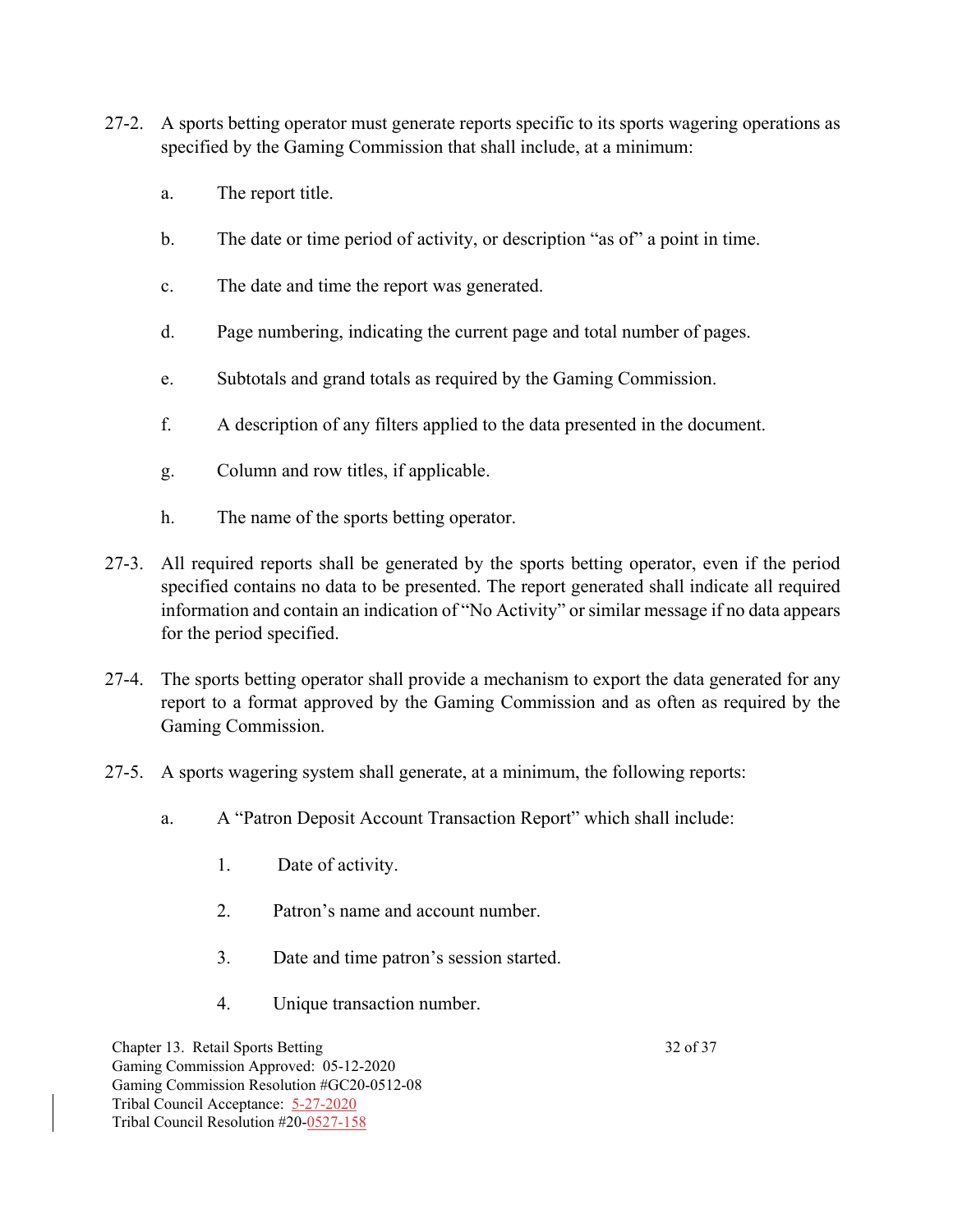- 5. Type of event (e.g., Super Bowl 2020).
- 6. Date and time of each transaction.
- 7. Amount of each transaction.
- 8. Type of each transaction (e.g., deposit, withdrawal, adjustment, etc.).
- 9. Method of deposit/withdrawal (e.g., cash, debit instrument, prepaid access instrument or credit card, personal check, cashier's check, wire transfer, money order and transfer to/from account).
- 10. User ID and employee name handling the transaction, if assisting patron.
- 11. Amount of outstanding account balance before and after each transaction.
- 12. Date and time patron session ended.
- 13. Subtotals by transaction type.
- 14. Ending account balance at the end of the patron's session.
- b. A "Patron Deposit Account Balance Summary Report" which shall include:
	- 1. Date of activity.
	- 2. Patron's name and account number.
	- 3. Status of account (e.g., active, inactive, closed, suspended, etc.).
	- 4. Date account was opened.
	- 5. Date registration information provided by patron.
	- 6. Date registration information verified by sports wager certificate holder or sports betting operator licensee.
	- 7. Date of last activity.
	- 8. Amount of beginning account balance.

Chapter 13. Retail Sports Betting 33 of 37 Gaming Commission Approved: 05-12-2020 Gaming Commission Resolution #GC20-0512-08 Tribal Council Acceptance: 5-27-2020 Tribal Council Resolution #20-0527-158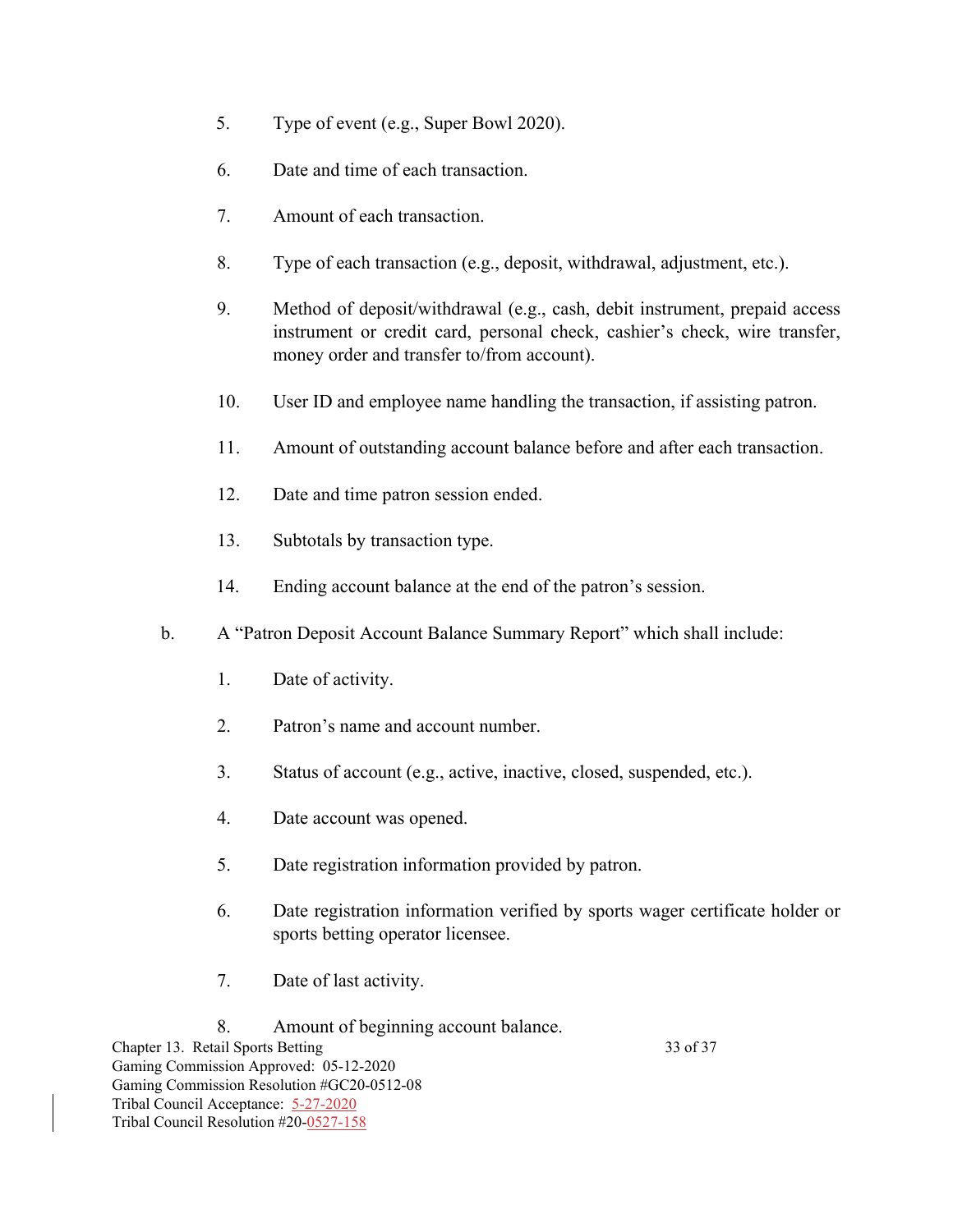- A. Total amount of deposit transactions.
- B. Total amount of withdrawal transactions.
- C. Total amount of account adjustment transactions.
- D. Amount of ending account balance.
- c. A "Daily Sports Wagering Patron's Funds Transaction Report" which shall include:
	- 1. Patron's name and account number.
	- 2. Amount of beginning account balance.
	- 3. Unique transaction number.
	- 4. Date and time of deposit/withdrawal or account balance adjustment.
	- 5. Amount of deposit/withdrawal or account balance adjustment.
	- 6. Nature of deposit/withdrawal (e.g., cash, debit instrument, prepaid access instrument or credit card, personal check, cashier's check, wire transfer, money order and transfer to/from casino account).
	- 7. Reason/description of adjustment to account balance, if applicable.
	- 8. User ID and name of employee handling the deposit, withdrawal or account balance adjustment transaction, if assisting authorized patron.
	- 9. User ID and name of supervisor authorizing an adjustment to account balance, if applicable.
		- A. Totals for each type of transaction.
		- B. Amount of ending balance.
- d. A "Daily Sports Wagering Account Adjustment Report" which shall include:
	- 1. Patron's name and account number.

Chapter 13. Retail Sports Betting 34 of 37 Gaming Commission Approved: 05-12-2020 Gaming Commission Resolution #GC20-0512-08 Tribal Council Acceptance: 5-27-2020 Tribal Council Resolution #20-0527-158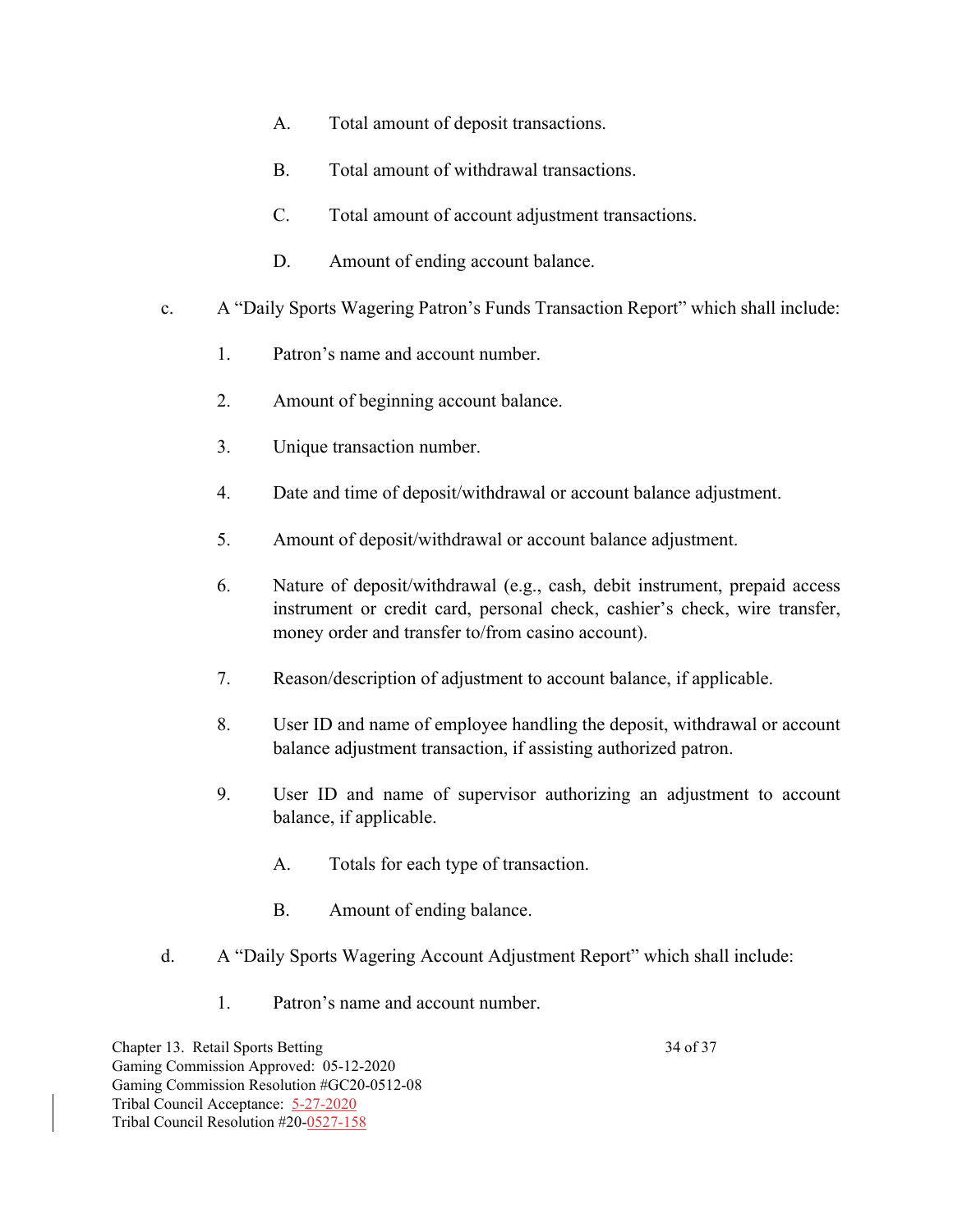- 2. Date and time of account balance adjustment.
- 3. Unique transaction number.
- 4. User ID and name of employee handling the account balance adjustment transaction, if applicable.
- 5. User ID and name of supervisor authorizing an adjustment to account balance.
	- A. Amount of account balance adjustment.
	- B. Type of account adjustment.
	- C. Reason/description of adjustment to account balance.
- e. A "Sports Wagering Game Play Report" which shall include:
	- 1. Date of activity.
	- 2. Sport event name.
	- 3. Date and time session started for gaming day.
	- 4. Date and time for each session transaction.
	- 5. Type of session transaction.
	- 6. Amount of session transaction.
	- 7. Compensation amount collected by sports wager certificate holder or sports betting operator licensee.
	- 8. Amount of jackpot win, if applicable.
	- 9. Other amounts collected by sports wagering certificate holder or sports wagering operator licensee.
	- 10. Description of other amounts collected.

Chapter 13. Retail Sports Betting 35 of 37 Gaming Commission Approved: 05-12-2020 Gaming Commission Resolution #GC20-0512-08 Tribal Council Acceptance: 5-27-2020 Tribal Council Resolution #20-0527-158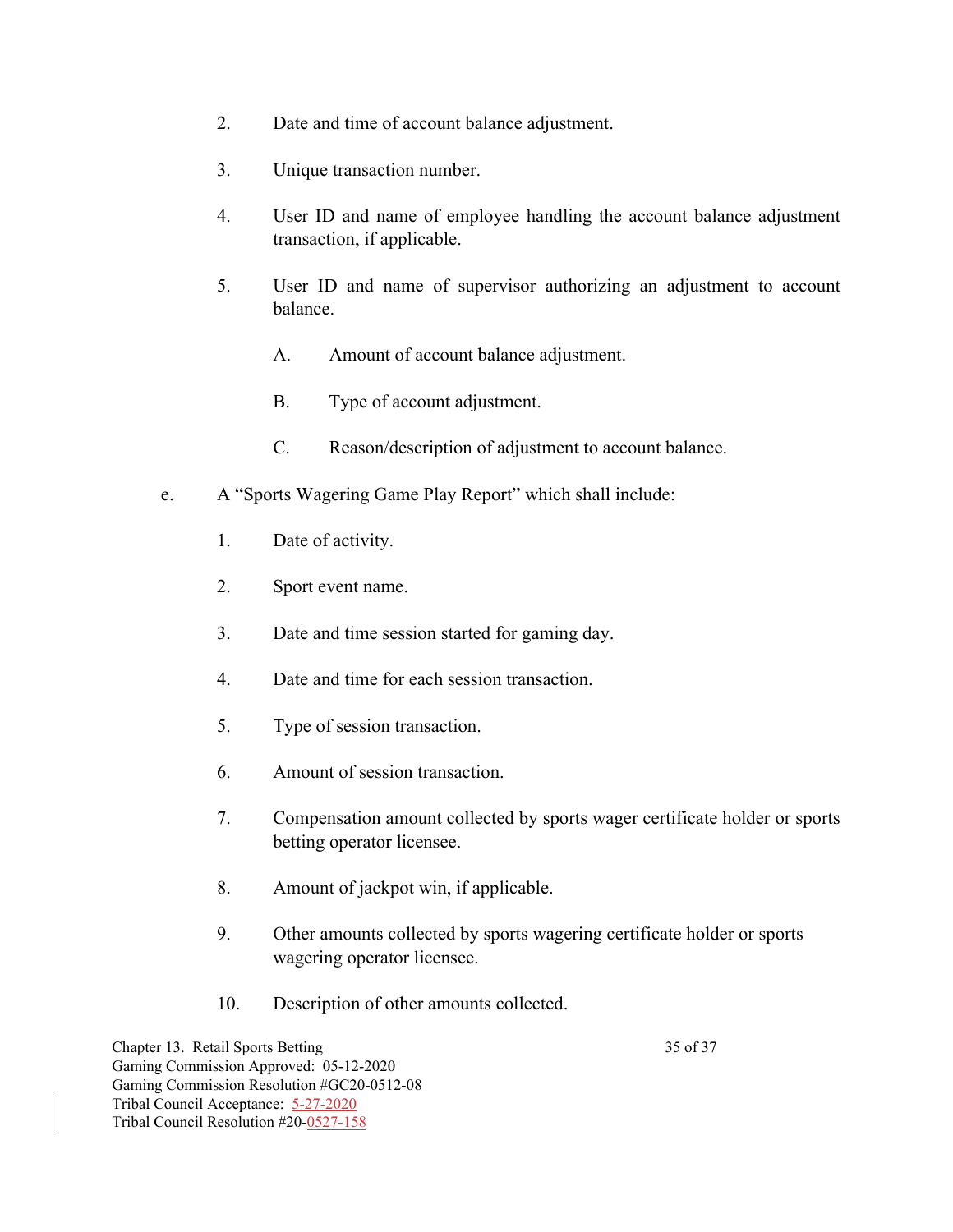- 11. Amounts refunded.
- 12. Description of amounts refunded.
- 13. Date and time session ended for gaming day.
- 14. Total amount by transaction type.
- f. A "Sports Wagering Revenue Report" which shall include:
	- 1. Date.
	- 2. Type of event.
	- 3. Total wagered.
	- 4. Other amounts collected by sports wagering certificate holder or sports wagering operator licensee.
		- A. Description of other amounts collected.
		- B. Amounts refunded.
		- C. Description of amounts refunded.
- g. A "Sports Wagering Revenue Deposit Report" which shall include:
	- 1. Month/year of activity.
	- 2. Bank account number.
	- 3. Date of deposit.
	- 4. Amount of gaming day revenue collected by the sports wagering certificate holder or sports betting operator licensee.

#### **Section 28. Patron Deposit Accounts**

Chapter 13. Retail Sports Betting 36 of 37 Gaming Commission Approved: 05-12-2020 Gaming Commission Resolution #GC20-0512-08 Tribal Council Acceptance: 5-27-2020 Tribal Council Resolution #20-0527-158 28-1.A sports betting operator's sports wagering system must comply with the patron deposit account requirements in Gaming Commission Regulation – Chapter 11 – Section 22.